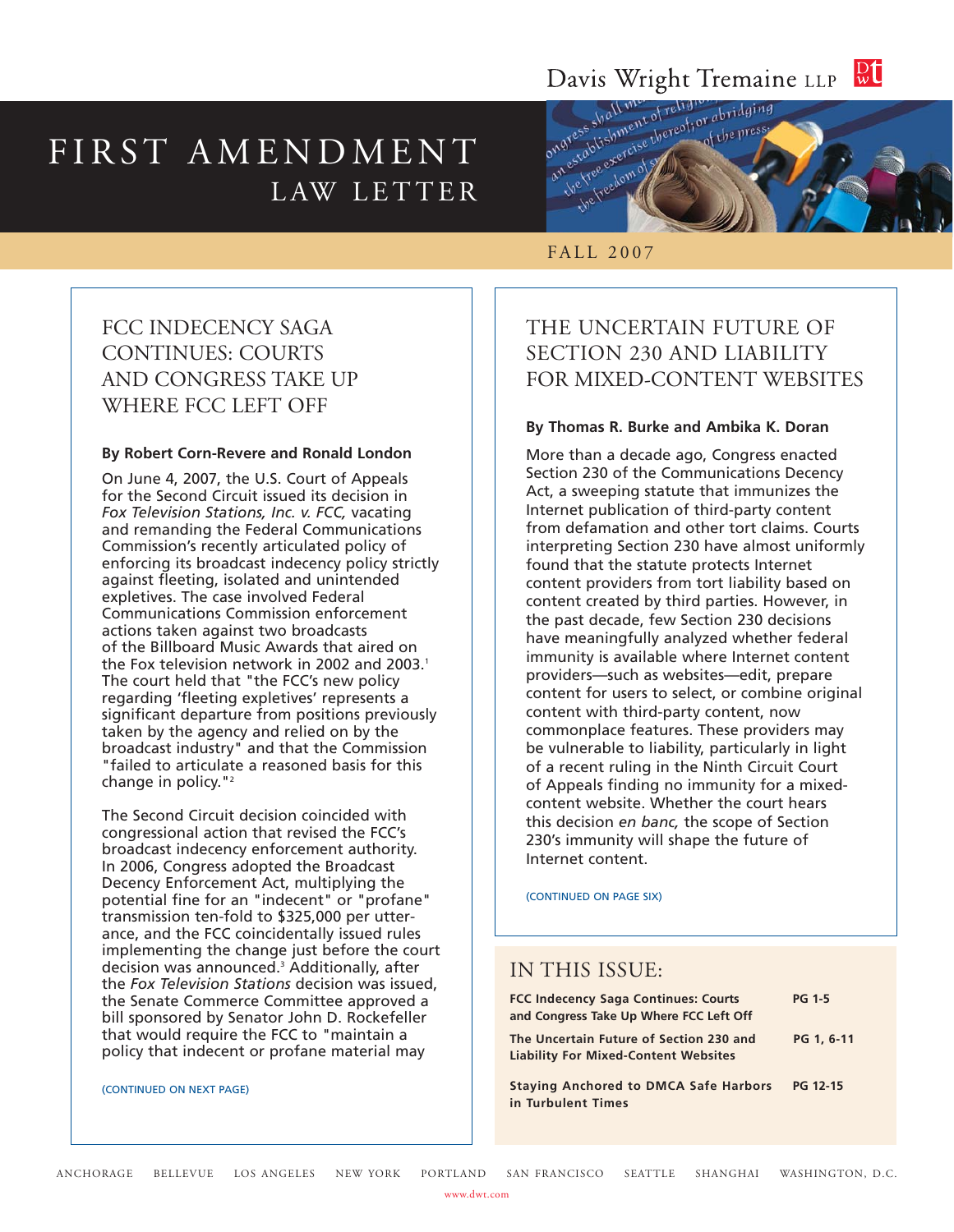#### THE FCC INDECENCY SAGA

#### *(CONTINUED FROM PREVIOUS PAGE)*

include a single word or image."4 The evident purpose of the Rockefeller bill is to overturn the court's decision in *Fox Television Stations*.

These actions are the culmination of thirty-two years of legal development since the FCC first articulated a standard for broadcast indecency in 1975.5 The Second Circuit ruling in *Fox Television Stations* also is the first court decision to invalidate an FCC enforcement action on indecent broadcasts since the 1977 D.C. Circuit decision in *Pacifica Foundation v. FCC.* That case involved the FCC's 1975 ruling imposing sanctions on George Carlin's "filthy words" monologue, and it led to the 5-4 Supreme Court decision in *FCC v. Pacifica* reversing the D.C. Circuit and narrowly upholding the FCC's constitutional authority to regulate indecent broadcasts.<sup>6</sup>

The Second Circuit decision and potential congressional response make clear that these actions are far from the end of the story. The Commission has yet to issue final decisions in a number of significant cases in which Notices of Apparent Liability were released during the past three years, the outcome of which may turn on pending judicial actions. Additionally, the FCC's decision to fine CBS Broadcasting \$550,000 for its transmission of the 2004 Super Bowl halftime show is currently on appeal to the United States Court of Appeals for the Third Circuit.<sup>7</sup> In short, there may be significant developments in this area of law in the relatively near term.

#### **Second Circuit ruling**

The Second Circuit opinion in *Fox Television Stations, Inc. v. FCC* was written by Judge Rosemary Pooler and joined by Judge Peter Hall. Judge Pierre Leval dissented. The majority opinion rested on the narrow ground that the decision violated the Administrative Procedure Act because the Commission had failed to explain its change in policy. However, the holding was applied more broadly to encompass the FCC's general policy of enforcing the law against "fleeting expletives," and was not limited to the two broadcasts at issue.<sup>8</sup> The opinion also included an extended discussion, in dictum, of the First Amendment problems raised by the FCC's approach to enforcement. It remanded the matter to the FCC, but added "we are doubtful that by merely proffering a reasoned analysis for its new approach to indecency and profanity, the Commission can

adequately respond to the constitutional and statutory challenges raised by the Networks."<sup>9</sup>

As the court explained, the decision in *Fox Television Stations* arose from an effort begun by the FCC in 2004 to strengthen enforcement of 18 U.S.C. § 1464, which prohibits the broadcast of "obscene, indecent or profane language."10 In 2003, the FCC's Enforcement Bureau had dismissed an indecency complaint filed against the *Golden Globe Awards* show, after U2's lead singer Bono unguardedly exclaimed it was "fucking brilliant" his band won an award.<sup>11</sup> In March 2004, the Commission reversed the Bureau's decision to dismiss the *Golden Globe Awards* complaint. In doing so, it reversed a long line of FCC precedent that had held that "fleeting" or "isolated" expletives were not actionable, particularly when uttered in live settings.12 A broad coalition of broadcasters and other entities filed petitions for reconsideration of the *Golden Globe Awards* decision in April 2004, but the FCC never acted on them.

In the meantime, the FCC issued an "omnibus" indecency order in February 2006 that addressed several dozen shows against which indecency complaints had been filed over a three-year period.13 The Commission intended the *Omnibus Order* to "provide substantial guidance … about the types of programming that are impermissible under [the] indecency" rule. It expanded on and explained the change in policy in *Golden Globe Awards,* proposing fines against six programs on various networks, finding a few dozen more not indecent, and finding four other shows indecent and profane but not subject to fine because they aired before the 2004 *Golden Globe Awards* decision. The four programs in this category included the 2002 and 2003 *Billboard Awards* on Fox (on which, respectively, Cher and Nicole Richie uttered unscripted expletives), episodes of *NYPD Blue* on ABC (that included various iterations of "bullshit"), and a December 2004 *Early Show* on CBS (in which the interviewee in a news segment used the term "bullshitter").

The programs in this final category led to the petitions for review in *Fox Television Stations, Inc. v. FCC.* The major broadcast networks and their affiliates filed petitions that were consolidated in the Second Circuit. After a brief mid-appeal remand in which the FCC reversed its decisions regarding the *Early Show* and *NYPD Blue,* the appellate proceeding continued with the Commission's decisions regarding the *Billboard Music Awards* still at issue.14 Following the remand, the Court imposed an expedited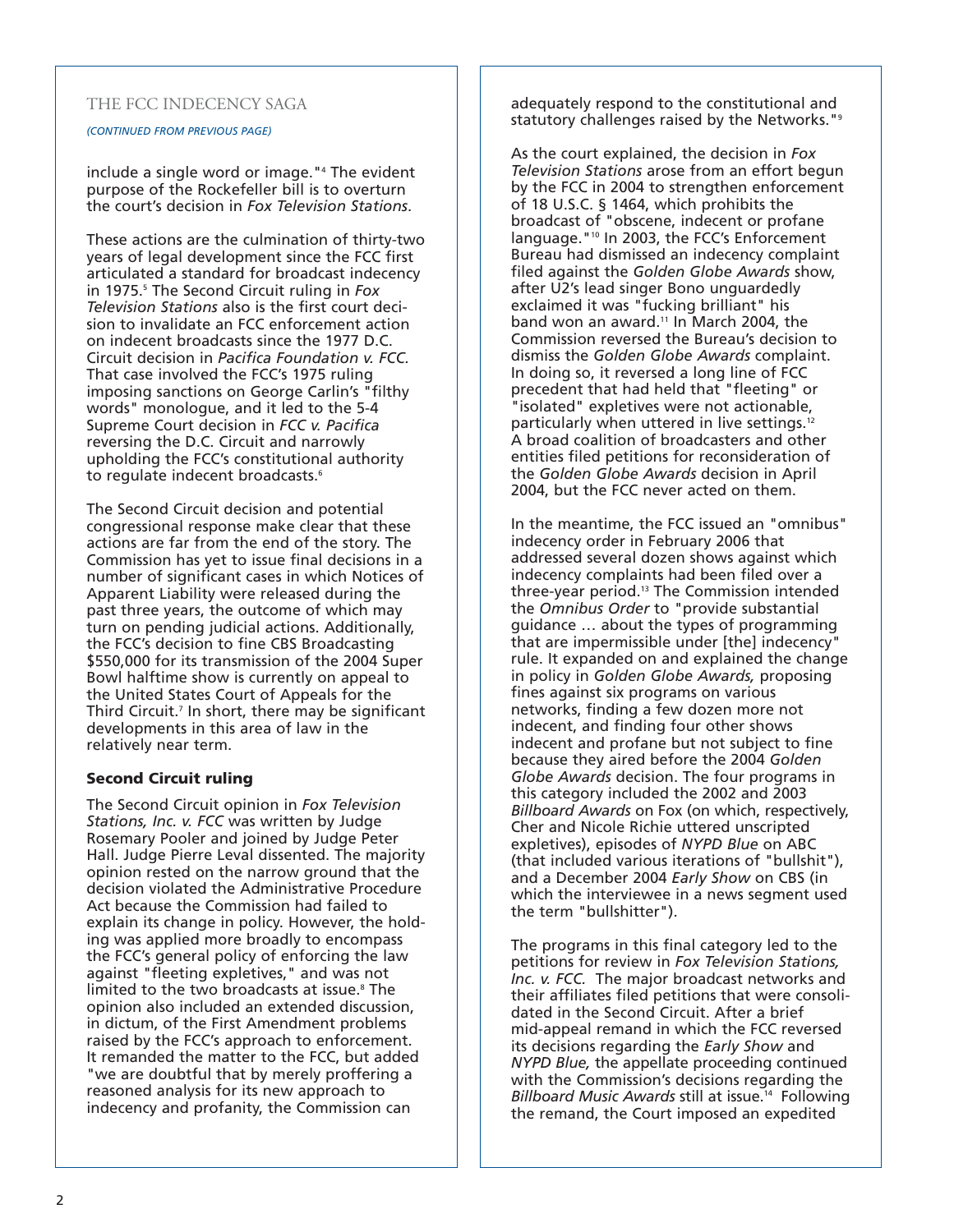briefing schedule and heard oral argument in late December last year.

The Second Circuit did not limit its review to the *Billboard Award* holdings, but rather invalidated the FCC's creation of the new "fleeting expletives" policy. The court rejected "the FCC's contention that our review here is narrowly confined to the specific question of whether the two Fox broadcasts of the *Billboard Music Awards* were indecent and/or profane. The Remand Order applies the policy announced in *Golden Globes.* If that policy is invalid, then we cannot sustain the indecency findings against Fox."15

The majority opinion found the policy arbitrary and capricious because it represented a significant break with positions the FCC had previously taken, and it failed to adequately explain the radical departure from the previously restrained interpretation of the indecency rule. The court observed that "[f]or decades broadcasters relied on the FCC's restrained approach to indecency regulation and its consistent rejection of arguments that isolated expletives were indecent," and held the FCC must provide a reasoned basis for any change in policy.16 It suggested the FCC must show that indecent speech is harmful in some way, noting the FCC's order was "devoid of any evidence that suggests a fleeting expletive is harmful, let alone establishes that this harm is serious enough to warrant government regulation. Such evidence would seem to be particularly relevant today when children likely hear this language far more often from other sources than they did in the 1970s when the Commission first began sanctioning indecent [broadcast] speech. "<sup>17</sup>

The court rejected several bases on which the FCC defended its change in policy. First, to the extent the FCC had argued the change was necessary to protect children from suffering the "first blow" of hearing even a single expletive (the "first blow" language comes from the Supreme Court's 1978 *Pacifica* decision), the court held the FCC provided no reasonable explanation for changing its position that fleeting expletives were not harmful "first blows" for nearly 30 years between *Pacifica* and *Golden Globe Awards.* It also faulted the extent to which the current rule gives the FCC *carte blanche* to excuse "first blows" in, for example, newscasts, or in movies the FCC finds artistically worthy, like *Saving Private Ryan.*<sup>18</sup>

Because the majority decided that the FCC's decision was arbitrary and capricious, it held it was unnecessary to reach the constitutional issues raised by the networks. However, the court issued nearly nine pages of dicta expressing "skepticism" about whether "the Commission can provide a reasoned explanation for its 'fleeting expletive' regime that would pass constitutional muster."19 The court "question[ed] whether the FCC's indecency test can survive First Amendment scrutiny."20 Expressing sympathy with "the Networks' contention that the FCC's indecency test is undefined, indiscernible, inconsistent, and consequently, unconstitutionally vague," the majority added: "We can understand why the Networks argue the FCC's 'patently offensive as measured by contemporary community standards' indecency test coupled with its 'artistic necessity' exception fails to provide the clarity required by the Constitution [and] creates an undue chilling effect on free speech. "<sup>21</sup>

Citing the Supreme Court decision in *Reno v. ACLU,* 521 U.S. 844 (1997), which invalidated as unconstitutionally vague a test for indecency nearly identical to the FCC's rule for broadcasting, the court stated: "we are hard pressed to imagine a regime that is more vague than one that relies entirely on consideration of the otherwise unspecified 'context' of a broadcast indecency."22 The majority opinion also stated the FCC's test raises "the separate constitutional question of whether it permits the FCC to sanction speech based on [the agency's] subjective view of the merit of that speech." It added, "the FCC's current indecency regime" of requiring that "broadcaster[s] … demonstrate to the satisfaction of the Commission, under an unidentified burden of proof, that the expletives were 'integral' to the work … gives too much discretion to government officials" under the First Amendment.23

Additionally, after noting that "all speech covered by the FCC's indecency policy is fully protected by the First Amendment," the court stopped short of saying broadcasting should be subject to the same strict First Amendment scrutiny that applies to all other mass media. At the same time, the court observed that it is getting extremely difficult to describe broadcasting as "uniquely pervasive" as a justification for subjecting broadcasters to less First Amendment protection than other media.24 The Second Circuit cited the Supreme Court's decision in *United States v. Playboy Entertainment Group, Inc.,* 529 U.S. 803 (2000), to suggest strict scrutiny may soon apply to broadcasting, and noted the availability of less restrictive means of avoiding the perceived harm of indecency, *e.g.,* the V-chip. The court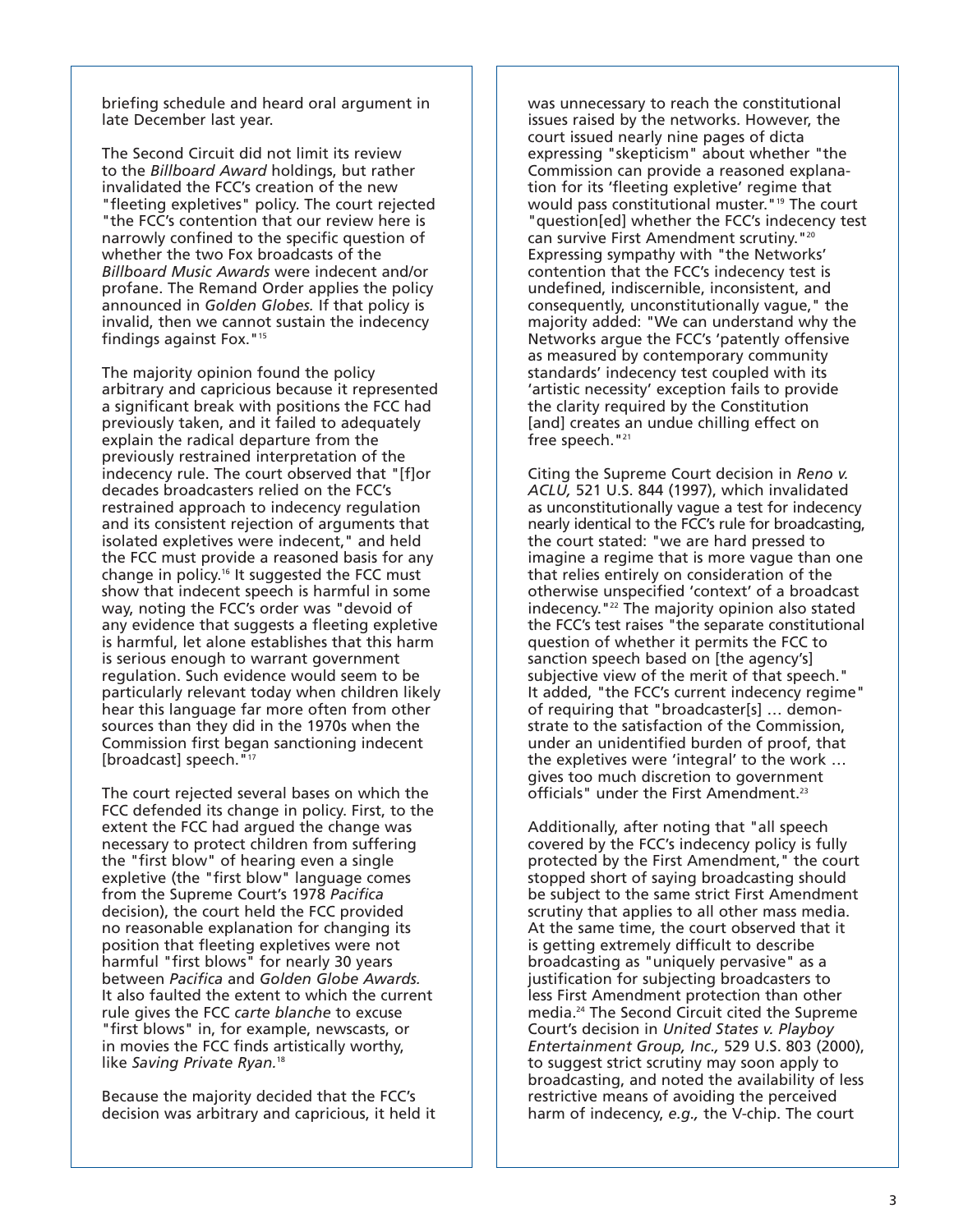concluded that "the FCC is free to regulate indecency, but its regulatory powers are bounded by the Constitution. If the *Playboy* decision is any guide, technological advances may obviate the constitutional legitimacy of the FCC's robust oversight."<sup>25</sup>

The court also briefly discussed the FCC's reinvigoration of Section 1464's profanity prong as banning "personally reviling epithets naturally tending to provoke violent resentment or denoting language which under contemporary community standards is so grossly offensive … as to amount to a nuisance."26 After noting the wealth of precedent holding that "profanity" involves blasphemy or sacrilege "and nothing more," the court observed "the FCC's definition of 'profane' … would substantially overlap with the statutory term 'indecent'" in a manner "so extensive as to render the [latter] term ... superfluous."<sup>27</sup> Consequently, to the extent that "on remand, the FCC may desire to explain its gloss on the definition of 'profane,'" the Court held that whatever deference is owed agency construction of such terms, "the FCC must still demonstrate that its construction is reasonable, particularly in light of Congressional intent, the canons of statutory construction, and the historical view of the plain meaning of this term."28

Judge Leval issued a dissenting opinion on the grounds that he felt the FCC adequately explained its policy change, and the majority simply had a "difference of opinion" on the FCC's direction in altering course. He characterized the reversal on "fleeting expletives" as a "small change … by the FCC in its [indecency] standards" that merely "diminished the significance of the fact that the … expletive was not repeated."<sup>29</sup> The dissent found the change in position justified by the FCC's "sensible, although not necessarily compelling" explanation that "the 'F-Word' … inherently has a sexual connotation" and "is one of the most vulgar, graphic and explicit descriptions of sexual activity in the English language."30 This was sufficient, the dissent argued, under the deferential standard of review afforded agencies and their right to effectuate changes in policy. The dissent declined to address the constitutional implications of the FCC's new policy.

#### **Where we go from here**

The ultimate impact of the decision in *Fox Television Stations* is not yet clear. The court remanded the case to the Commission for another opportunity to explain the change in its "fleeting expletives" policy for broadcast

indecency. If the FCC can provide an adequate explanation, or if Congress ratifies the change through legislation, it is possible that the government's more aggressive approach to indecency enforcement would be restored. In this regard, the "Protecting Children from Indecent Programming Act," introduced by Senator Rockefeller on July 12 and passed by a voice vote of the Commerce Committee on July 19, provides that the FCC "shall maintain a policy that a single word or image may constitute indecent programming."31 The bill has gained a number of influential co-sponsors since its introduction, although it is not certain that the legislation ultimately will be approved by Congress.<sup>32</sup> But if S. 1780 becomes law, the FCC would have congressional approval for the policy it articulated and applied since *Golden Globe Awards.*

However, any such action by the FCC or Congress would be vulnerable to a constitutional challenge. Although the Supreme Court upheld against statutory and constitutional challenge the Commission's indecency definition in *FCC v. Pacifica Foundation,* the Court emphasized that its holding was limited to the "verbal shock treatment" of the George Carlin monologue in which multiple expletives were deliberately and repeatedly broadcast during a 12-minute segment.<sup>33</sup> Justices Powell and Blackmun, who supplied the crucial votes for *Pacifica's* slim majority, noted "[t]he Commission's holding, and certainly the Court's holding today, does not speak to cases involving the isolated use of a potentially offensive word." They stressed that the FCC does not have "unrestricted license to decide what speech, protected in other media, may be banned from the airwaves in order to protect unwilling adults from momentary exposure to it in their homes."34 To underscore the FCC's limited authority in this area, the Court took note of the Commission's statement that it would be inequitable to hold a licensee responsible for indecent language when "public events likely to produce offensive speech are covered live, and there is no opportunity for journalistic editing."35 In short, if Congress were to authorize the FCC to enforce the indecency rules to penalize the fleeting or inadvertent broadcast of "a single word or image," it would contradict the limited scope of *Pacifica* and would put to the test the Second Circuit's First Amendment dictum in *Fox Television Stations.*

Alternatively, if neither Congress nor the FCC acts to restore the "fleeting expletives" policy announced in *Golden Globe Awards,* the Commission will be required to follow key aspects of its more cautious approach to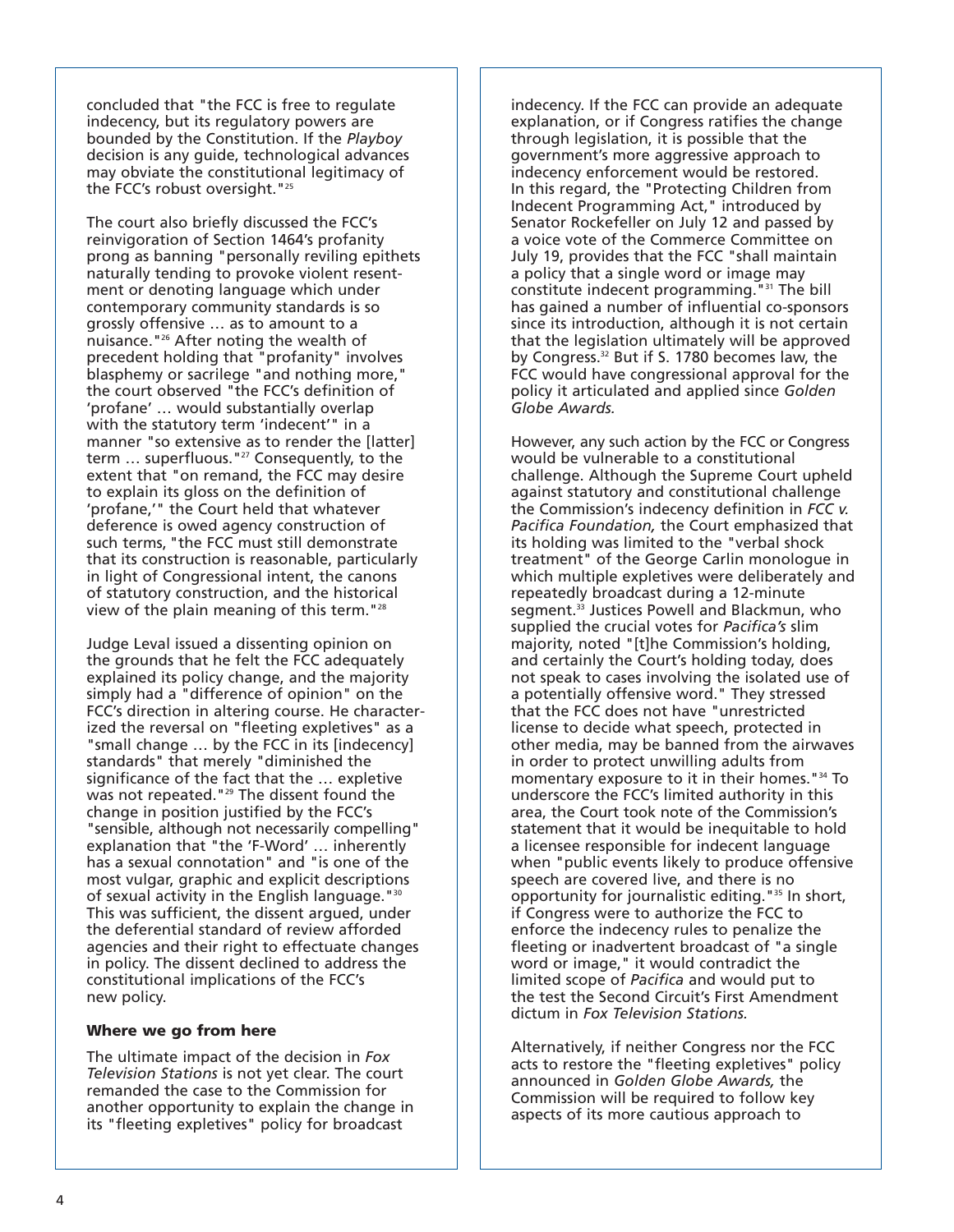indecency enforcement first articulated in *Pacifica* and its progeny. However, other actions related to the indecency rules may have an important impact on the scope of the FCC's ability to regulate broadcast content. For example, pointing to its indecency rules as a template, the FCC has concluded that content controls could be expanded to include depictions of violence.36 Specifically, the Commission found that, as with indecent broadcasts, Congress could restrict "excessively violent" programming during times of the day when children are likely to be in the television audience.<sup>37</sup>

If Congress were to authorize the FCC to adopt such rules, such action would raise not just the First Amendment problems explored in *Fox Television Stations,* but also the many complicated constitutional issues associated with any attempt to either define or restrict depictions of violence. To date, no court has found a satisfactory answer to such questions.<sup>38</sup> Quite to the contrary, the United States Court of Appeals for the Seventh Circuit has observed that "violence on television … is protected speech" and that "[a]ny other answer leaves the government in control of all the institutions of culture, the great censor and director of which thoughts are good for us."<sup>39</sup> In striking down restrictions on renting to minors videotapes that depict violence, the Eighth Circuit confirmed that violent video programming is entitled to "the highest degree of First Amendment protection."40 Given this legal backdrop, courts may be asked to further limit the Commission's authority to regulate broadcast programming if Congress follows the FCC's recommendation to extend the indecency rules to restrict depictions of violence.

#### NOTES

1. *Fox Television Stations, Inc. v. FCC,* 489 F.3d 444 (2d Cir. 2007). This was the first court decision issued in response to the controversy created by the FCC's attempt to substantially tighten its broadcast indecency enforcement regime as described in our 2004 FIRST AMEND-MENT LAW LETTER article, *Indecent Proposals: Why the Most Recent FCC Indecency Crackdown Risks Crossing the Center Line into an Oncoming First Amendment Showdown.* 

2. *Fox Television Stations,* 489 F.3d at 446-447.

3. Pub. L. No. 109-235, 120 Stat. 491 (2006). *See Amendment of Section 1.80(b)(1) of the Commission's Rules,* FCC 07-94 (released June 1, 2007).

4. S. 1780, Protecting Children From Indecent Programming Act, 110 Cong., 1st Sess. (July 19, 2007). *See* 110 CONG. REC. (Daily Digest) p. D1010-11 (July 19, 2007).

5. *A Citizen's Complaint Against Paci-fica Found. Station WBAI (FM), New York, N.Y.,* 56 F.C.C.2d 94, 99 (1975) ("FCC Pacifica Order").

6. *FCC v. Pacifica Foundation, Inc.,* 438 U.S. 726 (1978).

7. *CBS Corp. v. FCC,* No. 06-3575 (3d Cir.).

8. *Fox Television Stations,* 489 F.3d at 454.

9. *Id.* at 467.

10. *Id.* at 451-452.

11. *Complaints About Various Licensees Regarding Their Airing of the "Golden Globes Awards" Program,* 18 FCC Rcd. 19859 (Enf. Bur. 2003) ("*Golden Globes Bureau Decision"*).

12. C*omplaints About Various Licensees Regarding Their Airing of the "Golden Globes Awards" Program,* 19 FCC Rcd. 4975, 4980 (2004) ("*Golden Globes Order*") (overruling portions of prior holdings that "isolated use of expletives is not indecent").

13. *Complaints Regarding Various Television Broadcasts Between February 2, 2002 and March 8, 2005,* 21 FCC Rcd. 2664 (2006) ("*Omnibus Order*").

14. *Complaints Regarding Various Television Broadcasts Between February 2, 2002 and March 8, 2005,* 21 FCC Rcd. 13,299 (2006) ("*Omnibus Remand Order*").

15. *Fox Television Stations,* 489 F.3d at 454.

16. *Id.* at 461.

17. *Id.* 18. *Id.* at 458-459.

19. *Id.* at 462.

20. *Id.* at 463.

21. *Id.* at 463.

22. *Id.* at 463-464.

23. *Id.* at 464. 24. *Id.* at 464-465.

25. *Id.* at 466.

26. *Id.* at 466-467.

27. *Id.* at 467.

28. *Id.* 

29. *Id.* at 473-474 (Leval, J., dissenting).

30. *Id.* at 469.

31. S. 1780, *supra* note 4.

32. Originally sponsored by Senators Rockefeller, Pryor and Inouye, S. 1780 has gained Senators McCain, Brownback, and Byrd as cosponsors.

33. *Pacifica,* 438 U.S. at 742 ("our review is limited to the question whether the Commission has the authority to proscribe this particular broadcast" in a "specific factual context"); *see also id.* at 750 ("[i]t is appropriate... to emphasize the narrowness of our holding"). As Justice Powell explained in his concurring opinion, the Court approved "only the Commission's holding that Carlin's monologue was indecent 'as broadcast' at two o'clock in the afternoon, and not the broad sweep of the Commission's opinion." *Id.* at 755-56 (Powell, J., concurring).

34. *Id.* at 760-761 (Powell, J., joined by Blackmun, J., concurring). 35. *Id.* at 733 n.7 (quoting *Petition for Reconsideration of a Citizen's Complaint Against Pacifica Founda-tion Station WBAI (FM), New York, N.Y.,* 59 F.C.C.2d 892, 893 n.1 (1976)).

36. *Violent Television Programming and Its Impact on Children,* 22 FCC Rcd. 7929 (2007).

37. *Id.* at 7949.

38. This point has been emphasized repeatedly in numerous recent cases in which state and local governments attempted unsuccessfully to regulate violent video games. *See, e.g., Interactive Digital Software Association v. St. Louis County,* 329 F.3d 954 (8th Cir. 2003); *American Amusement Machine Association v. Kendrick,* 244 F.3d 572 (7th Cir. 2001); *Video Software Dealer's Ass'n. v. Schwarzenegger,* 2007 WL 2261546 (N.D. Cal. 2007); *Entertainment Merchant's Ass'n. v. Henry,* 2006 WL 2927884 (W.D. Okla. 2006); *Entertainment Software Ass'n v. Foti,* 451 F. Supp. 2d 823 (M.D. La. 2006); *Entertainment Software Ass'n v. Hatch,* 443 F. Supp. 2d 1065 (D. Minn. 2006); *Entertainment Software Ass'n v. Granholm,* 426 F. Supp. 2d 646 (E.D. Mich. 2006); *Entertainment Software Ass'n v. Blagojevich,* 404 F. Supp. 2d 1051 (N.D. Ill. 2005), *aff'd,* 469 F.3d 641 (7th Cir. 2006); *Video Software Dealers Ass'n. v. Maleng,* 325 F. Supp. 2d 1180 (W.D. Wash. 2004).

39. *American Booksellers Ass'n, Inc. v. Hudnut,* 771 F.2d 323, 330 (7th Cir. 1985), *aff'd mem.,* 475 U.S. 1001 (1986).

40. *Video Software Dealer's Ass'n v. Webster,* 968 F.2d 684, 689 (1992).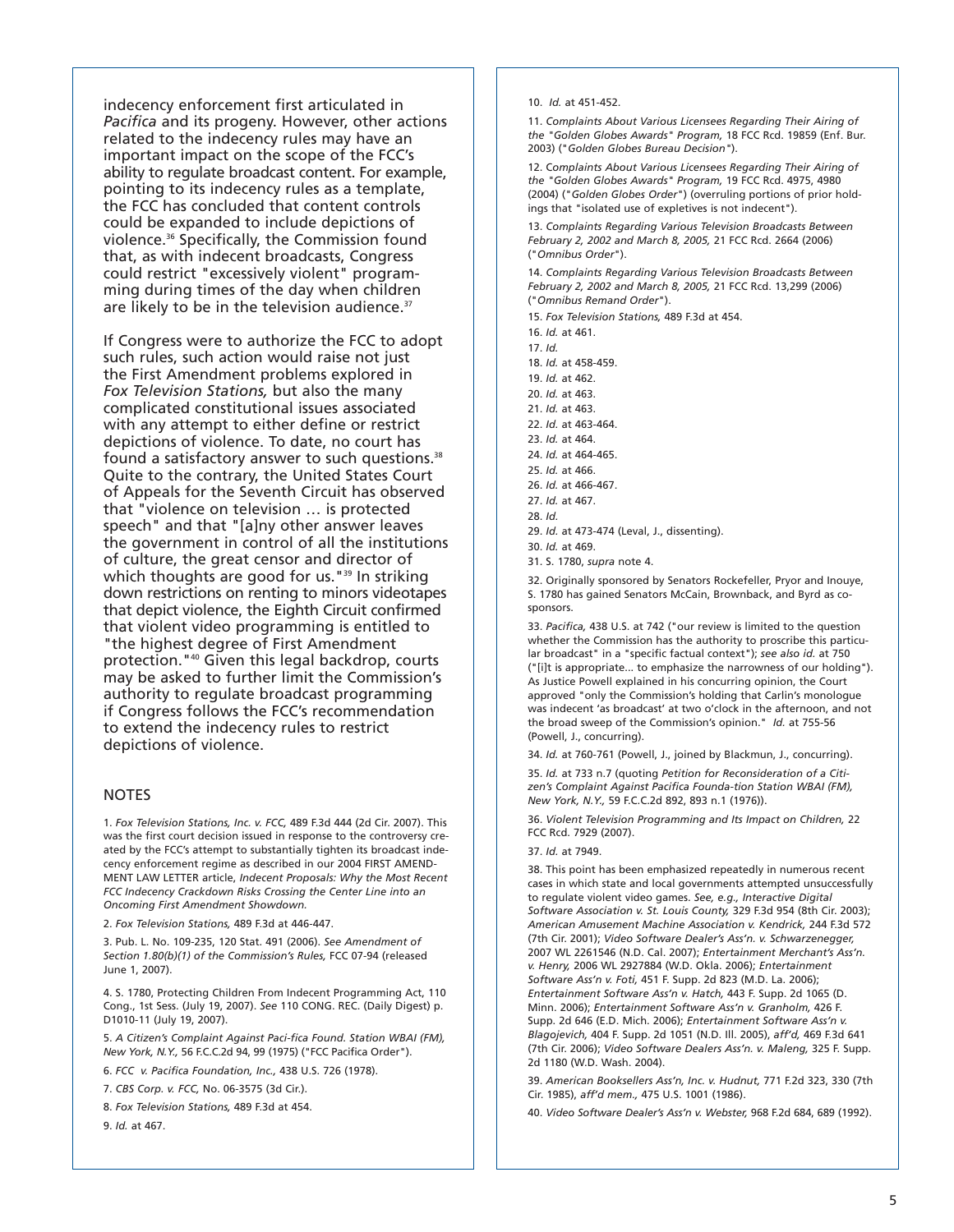## UNCERTAIN FUTURE OF SECTION 230

*(CONTINUED FROM PAGE ONE)*

## **I. The History of Section 230**

### **A. Section 230's roots**

In 1995, a New York trial court controversially found that an Internet service provider could be held liable for the content of its subscribers' posts, as the publisher of the content.<sup>1</sup> The court relied heavily on the provider's exercise of editorial control over the content of messages posted on its bulletin boards, and use of a software program to screen all postings.2 Had courts followed the decision, website owners would have been left with a thorny choice: Halt any attempts to edit objectionable material, or edit material heavily, knowing it would be subject to the same liabilities as traditional print publications. Overruling this decision, Congress passed Section 230 in 1996.<sup>3</sup> In doing so, it sought to promote Internet development free from government intrusion.4

Section 230 states, "No provider or user of an interactive computer service shall be treated as the publisher or speaker of any information provided by another information content provider."5 The statute prohibits the imposition of liability by any state or local law "inconsistent with this section."<sup>6</sup> It defines "interactive computer service" as "any information service, system, or access software provider that provides or enables computer access by multiple users to a computer server."<sup>7</sup> Section 230 broadly defines "Internet content provider" as "any person or entity that is responsible, in whole or in part, for the creation or development of information provided through the Internet or any other interactive computer service."<sup>8</sup> Section 230 immunizes these entities when they "in good faith ... restrict access to or availability of material" they consider "obscene, lewd, lascivious, filthy, excessively violent, harassing, or otherwise objectionable, whether or not such material is constitutionally protected."<sup>9</sup>

## **B. The vast majority of courts broadly uphold Section 230's immunity**

Nearly all courts faced with the mere reposting of third-party content—including five federal appellate courts and two state high courts have interpreted Section 230 to immunize

Internet service providers and websites for content authored by third parties.<sup>10</sup> In the first such case, the Fourth Circuit Court of Appeals set the tone, affirming dismissal of a lawsuit brought against America Online, after an AOL subscriber posted a malicious hoax on an AOL bulletin board. America Online did not take the defamatory material down after notification, allowed subsequent similar postings, and refused to post a retraction.<sup>11</sup> The court noted, in oft-quoted language: "Congress made a policy choice … not to deter harmful online speech through the separate route of imposing tort liability on companies that serve as intermediaries for other parties' potentially injurious messages."12 Given "the amount of information communicated via interactive computer services … [i]t would be impossible for service providers to screen each of their millions of postings for possible problems."13

California appeared headed in the opposite direction a few years back when an appellate court in San Francisco decided that Section 230 did not immunize defendants who had reason to believe the material they posted was defamatory, making them, according to the court, "distributors," rather than "publishers."14 The state supreme court recently reversed the decision, confirming that it, like *Zeran* and other courts, would reject notice-based liability under Section 230. In its decision, the court also questioned whether Section 230 immunity depends on how aggressively a website procures and publishes challenged third-party content.

Despite finding that individual users are more likely to be able to screen the content and to participate in the posting of offensive material, the court found that "there is no basis for deriving … any operative distinction between 'active' and 'passive' Internet use. By declaring that no 'user' may be treated as a 'publisher' of third party content, Congress has comprehensively immunized republication by individual Internet users."<sup>15</sup> This principle is in tension with *Batzel v. Smith,* where the Ninth Circuit ruled that such a user must reasonably believe the third-party author intended his material for publication.16 As such, it remains fertile ground for analysis in future cases.

Practically speaking, in the decade since Section 230 was enacted, courts have made at least three things clear. *First,* Section 230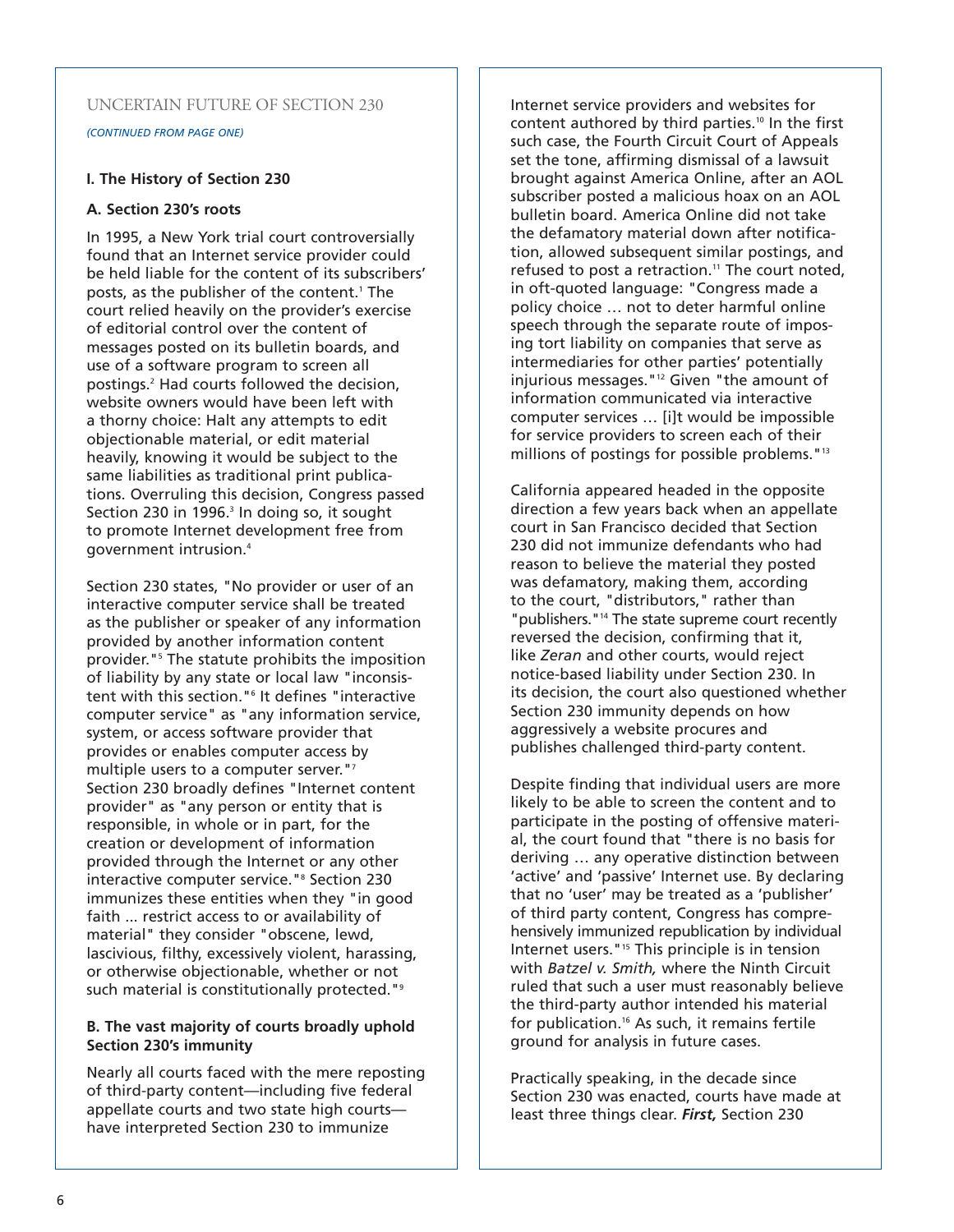applies broadly not only to Internet service providers like America Online, but to all online services to which users can post content, ranging from ordinary interactive websites<sup>17</sup> to e-mail listservs.18 *Second,* although Section 230 immunizes such websites from the posting of third-party content, it does not immunize the content provider him- or herself; thus, in a recent spate of cases, plaintiffs have tried to force Internet providers to disclose the identity of various bloggers, who posted allegedly defamatory content.19 *Third,* by its language, Section 230 does not affect enforcement of federal criminal law, federal intellectual property law, otherwise consistent state law, or communications privacy law.<sup>20</sup> Section 230 bars all tort claims, even when based on an allegation of negligence in enabling the poster to violate criminal statutes.<sup>21</sup> The applicability of Section 230 beyond these general rules is murkier.

## **II. Recent Section 230 Decisions**

Recent cases illustrate that there is substantial ambiguity as to the legal outcome where a plaintiff sues a website owner over data that the owner either collects and redistributes in a particular form or combines with third-party content. Despite the 10-year existence of Section 230, however, few appellate courts have considered these increasingly common situations. Collectively, these decisions turn on a court's interpretation of what constitutes an "information content provider," as defined by Section 230. Of those courts that have analyzed these mixed-content situations, most, mainly trial courts, have construed Section 230 broadly. Notably, the Ninth Circuit found immunity for an Internet dating service where a third party created a false profile of an actress based on a questionnaire the service provided to any user seeking to post a profile.<sup>22</sup>

In another case, a federal district court, reasoning that Section 230 allows the screening of "objectionable" content, found immunity for Google after it refused to run advertisements on the plaintiff's website.<sup>23</sup> Another federal district court found immune an online directory service even though it facilitated the creation of entries through a form and prompts.24 In another case, a federal district court found Amazon.com immune for publication of images by third parties even though it had encouraged the third parties to

publish the images.<sup>25</sup> Finally, a New Jersey court found that even though a website operator helped "shape" the content of third party postings, selectively edited the postings, and banned users deemed disruptive, Section 230 still provided immunity.<sup>26</sup> Nevertheless, some courts have gone the opposite direction, rejecting Section 230's immunity in mixedcontent cases.<sup>27</sup>

Decisions from the Ninth Circuit are currently at center stage in the debate about the scope of Section 230 immunity. The court recently decided not to grant immunity to a mixedcontent website, despite two earlier decisions to the contrary. These earlier cases properly recognized that Congress intended defendants to exercise editorial control over the website content, and that such control does not convert them into "content providers."

## **A.** *Batzel* **and** *Carafano*

The Ninth Circuit decided two cases in 2003, finding immunity even in unusual circumstances. In *Batzel v. Smith,* the court found immunity for the director of Amsterdam's famed Rijksmuseum, who posted to a listserv an e-mail he received in his capacity as its moderator, so long as the district court determined on remand that the sender intended his e-mail for publication.28 The director, in posting the messages, engaged in a traditional editorial process: He selected which emails merited publication to the relevant audience, and made minor alterations to them, including the one at issue.<sup>29</sup>

The *Batzel* opinion is notable not only for its holding—that the Ninth Circuit would, like most courts, interpret Section 230 broadly—but more importantly for its expansive reasoning. The court examined the foundation of Section 230, finding that Congress primarily intended to encourage interactive service providers and users to "self-police the Internet for obscenity and other offensive material."<sup>30</sup> Further, as the court noted: "If efforts to review and omit third-party defamatory, obscene or inappropriate material make a computer service provider or user liable for posted speech, then website operators and Internet service providers are likely to abandon efforts to eliminate material from their site."31 Applying these principles, the court found that the director's alterations to the e-mail and choice to publish it did not "rise to the level of 'development.'"<sup>32</sup> Rather, "the central purpose of the Act was to protect from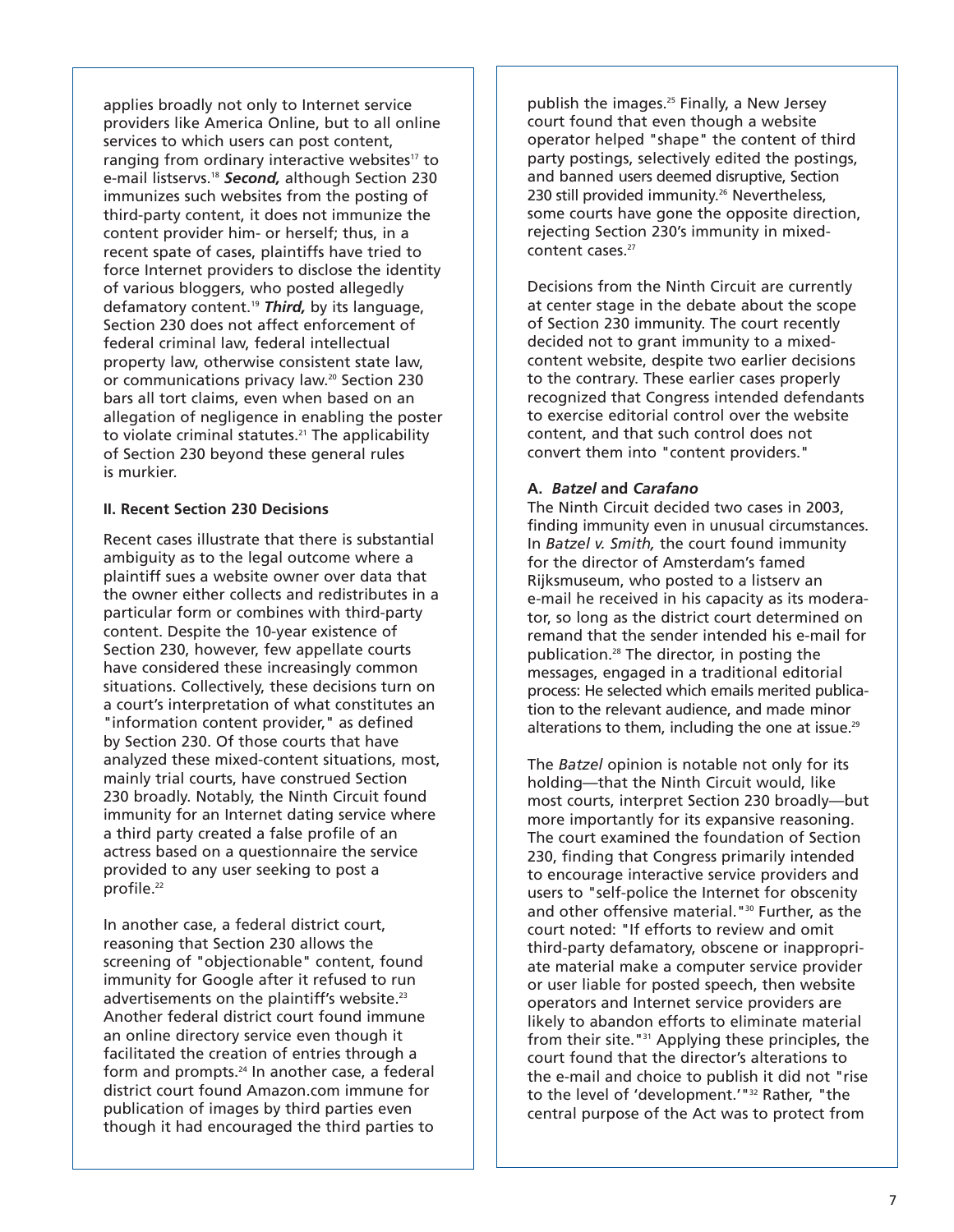liability service providers and users who take some affirmative steps to edit the material posted. … The 'development of information' … means something more substantial than merely editing portions of an e-mail and selecting material for publication."<sup>33</sup>

Earlier that year, the court had made a similar ruling, this time where the website operator arguably contributed more content to the postings than in *Batzel.* In *Carafano v. Metrosplash.com,* the court found immune an online matchmaking service that had allowed someone to post a false profile of actress Christianne Carafano.34 The same individual also posted a fake e-mail address that, when contacted, provided Carafano's home address and phone number.<sup>35</sup> As a result, numerous individuals harassed Carafano, prompting her lawsuit.

The court, faced for the first time with a website that facilitated the creation of content, found nonetheless that the service, Matchmaker, was not an "information content provider" under Section 230.36 Matchmaker required participating individuals to complete a detailed questionnaire with pre-prepared multiple choice and free response essay questions.<sup>37</sup> Citing the "robust" protection Section 230 had afforded other defendants and the "restrictive definition of 'information content provider,'" the court found the existence of the questionnaire irrelevant, because "selection of the content was left exclusively to the user."38 Even the site's classification of user characteristics into categories did not "transform Matchmaker into a 'developer' of 'underlying misinformation.'"39 Moreover, Matchmaker's facilitation of highly structured searches based on questionnaire responses advanced the Congressional policy "to promote the continued development of the Internet and other interactive computer services."40

### **B. About face:** *Roommate.com*

Despite the *Batzel* and *Carafano* decisions, as well as similar precedent in other jurisdictions,<sup>41</sup> the Ninth Circuit issued a surprising opinion in *Fair Housing Council of San Fernando Valley v. Roommate.com,* finding that Section 230 does not immunize a roommate finding service from claims under the Fair Housing Act.<sup>42</sup> In this closely watched case, Roommate.com has petitioned for *en banc* review.

*Roommate.com* is very fact-specific. The website required users to respond to a series of online questionnaires by choosing from answers in drop-down and select-a-box menus.43 It also included a space for users to post essays.44 Some questions allowed users to express preferences about potential roommates based on gender, sexual orientation, and children.45 The service allowed users to create personal profiles showing this information and search lists of compatible roommates, and it sent newsletters to members seeking housing, listing compatible members.46

Judge Alex Kozinski, writing for the majority, addressed three sets of information separately. First, citing the Section 230 provision that any person "responsible, in whole or in part, for the creation or development of information" is an Internet content provider, the court found that Roommate.com was "responsible" for the questionnaires because it created the forms and answer choices.<sup>47</sup> Second, the court found publication and distribution of profiles also made Roommate.com a content provider, because it facilitated the channeling of discriminatory housing preferences.<sup>48</sup> Finally, the court found Roommate.com was immune from challenges to information in the essay section of user profiles.<sup>49</sup>

The court's fractured opinion—in which the three-judge panel produced three separate opinions—is ill-reasoned, on several grounds. First, the decision appears very result-driven. The decision evidences the court's sincere concern with allowing Internet technology to undermine federal fair housing law, yet the court scarcely considered whether the information Roommate.com "contributed" could violate the Fair Housing Act, citing briefly to the plaintiff's theory that it could and noting it need not decide the issue then.<sup>50</sup> Moreover, courts may unfortunately apply the decision's sweeping dicta to the detriment of the vast majority of websites who are dependent on content provided by third parties and whose day-to-day content does not implicate federal housing laws or comparable statutes.

This is particularly evident from a hypothetical the majority opinion poses—whether the owners of a website "harassthem.com" would be liable for the posting of names, addresses, social security numbers, and the like.<sup>51</sup> But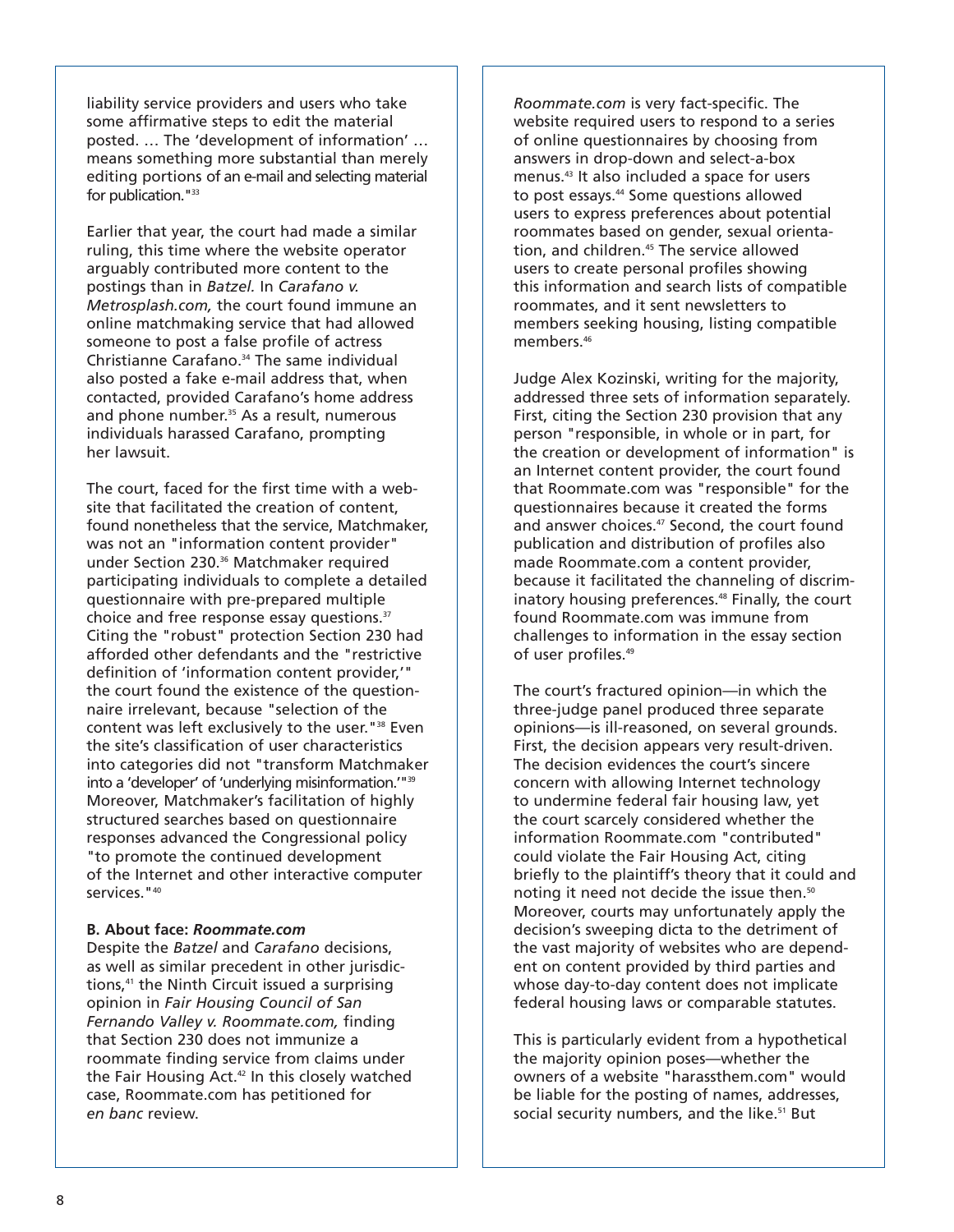Section 230 hardly sanctions such conduct, and indeed does not provide immunity for the posters themselves; in the situation posed, the content provider would undoubtedly be liable for the information. In addition, rather than analyze who authored the challenged content—the proper focus under Section 230—by offering this hypothetical, the court mistakenly shifted the attention to the content of the challenged speech.

Second, unlike in *Carafano* and *Batzel,* the court appeared to ignore the policy reasons behind Section 230: Congress sought to immunize the editing of online content provided by third parties.52 It also ignored the express Congressional intent to overrule a case with essentially the same holding—that publishers of Internet content are liable to the same degree as print publications for content.<sup>53</sup> Moreover, it overlooked portions of the statute itself, which expressly immunize content providers who "in good faith ... restrict access to or availability of material" they consider "objectionable."54 As the court in *Batzel* explained, interpreting Section 230 to allow only the removal of information from the Internet—rather than the screening of content—"cannot fly … . There is no basis for believing that Congress intended a onebite-at-the-apple form of immunity. "<sup>55</sup> This analysis, ignored by the court in *Roommate.com,* is invaluable to understanding the broad immunity Congress intended when it enacted Section 230.

Finally, the court's attempt to distinguish the case from *Carafano* evidences a technical approach to Section 230 that cannot withstand scrutiny, and is likely to leave website operators in considerable confusion over their use of questionnaires and posting of user profiles.56 The court noted that *Carafano* differs in "at least one significant aspect," in that Matchmaker did not solicit the content provider to post information about Carafano.<sup>57</sup> Yet this distinction implies that Matchmaker could be liable for any defamatory content it "solicited" merely by posting a questionnaire—a holding that would be wholly inconsistent with *Carafano.* In addition, the court noted, Roommate.com "channels the information based on members' answers to various questions."58 But in *Carafano,* too, users could conduct searches based on answers provided in response to Matchmaker's

questions, and such "interactivity" is precisely what Congress sought to encourage and protect when it enacted Section 230.<sup>60</sup>

#### **III. Practical Implications of Recent Decisions**

The decision in *Roommate.com* has created confusion in the Section 230 world, which beforehand remained relatively stable. Nonetheless, courts have yet to fully explore the scope of Section 230 as applied to mixed content. Internet service providers and website owners should consider the following practical points.

*First, Roommate.com,* even if affirmed, does not alter the basic principle that sites can use third-party content without fear of tort liability. This holds true so long as the site does not solicit content in the very fact-specific ways of the defendants in *Carafano* and *Roommate.com.* For example, *Roommate.com* does not mean that a site exposes itself to liability merely by asking its audience for feedback on a particular story, or by allowing users to post anonymously to bulletin boards. In addition, although Section 230 should protect the ability of a party to select and publish offensive material, future decisions may explore whether someone who actively pursues and posts offensive third-party content may escape liability. For now, the posting of third-party content remains well-protected under cases like *Zeran* and *Barrett.* Indeed, even the divided *Roommate.com* court agreed on this point.<sup>61</sup>

*Second,* in light of *Roommate.com,* websites that feature content or pre-prepared questionnaire "answers" that visitors can select should ensure this content does not independently violate federal or state laws. This concern is unlikely to apply to most sites. Nor is it clear whether, in the future, the Ninth Circuit will find any site that merely solicits third-party content with specific questions to be the "provider" of that content. Nevertheless, website operators should remain cautious about allowing users to post their own comments if the space provided for doing so overtly urges readers to post information that a court might deem illegal.

*Third,* websites may remove portions of offensive or libelous third-party content and retain immunity under Section 230. Indeed, this was the express Congressional intent behind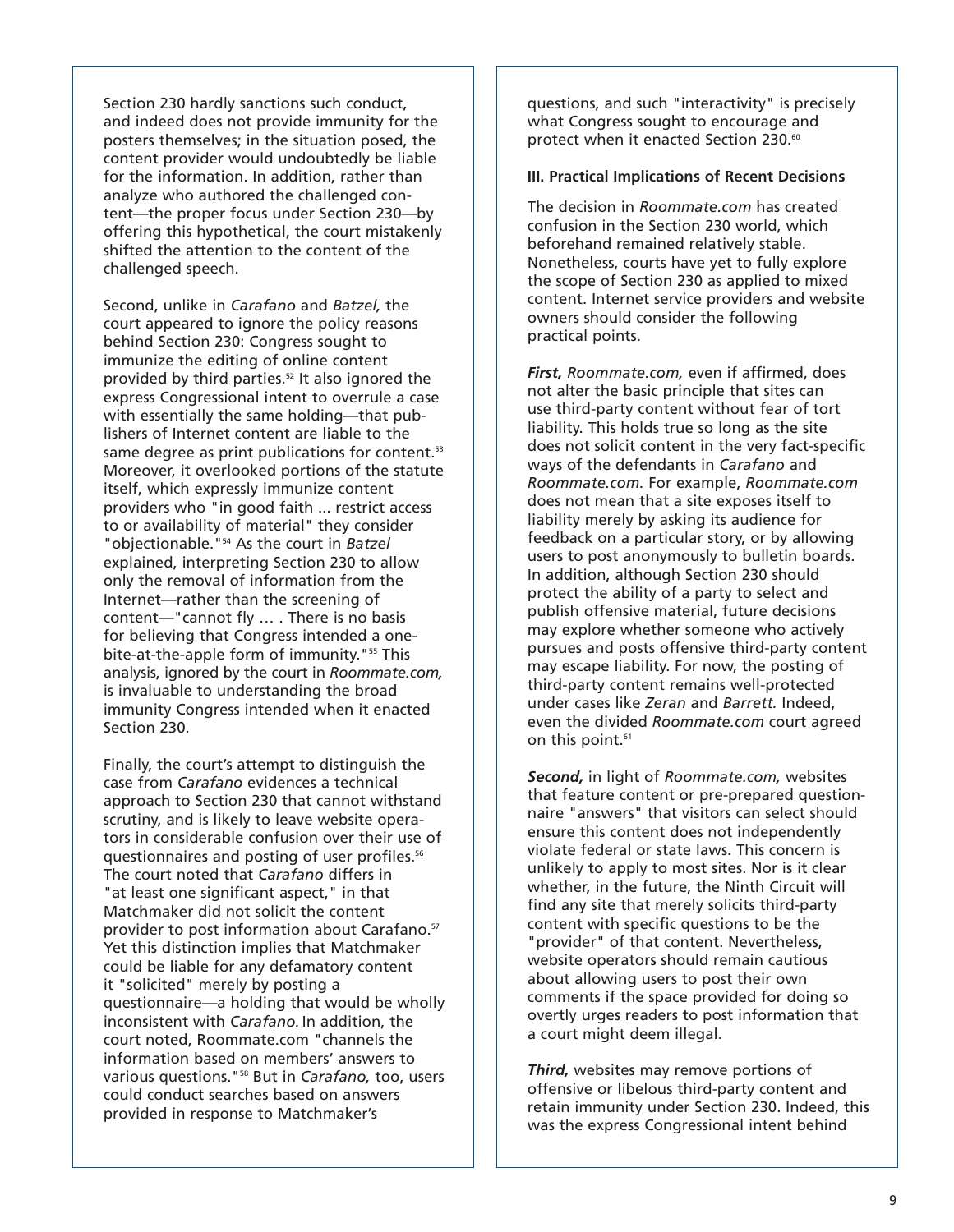Section 230, which immunizes entities when they "in good faith ... restrict access or availability of material" they consider "obscene, lewd, lascivious, filthy, excessively violent, harassing, or *otherwise objectionable, whether or not such material is constitutionally protected."*<sup>62</sup> Even the dissent in *Batzel,* in proposing a workable test for immunity in the mixed-content context, acknowledged as much, finding that "[a]n important purpose of § 230 was to encourage service providers to self-regulate the dissemination of offensive material over their services. Preserving CDA immunity, even when a service user or provider retains the power to delete offensive communications, ensures that such entities are not punished for regulating themselves."63

*Fourth,* the marketing and promotion of third-party content should not jeopardize Section 230 immunity. For example, in *Blumenthal v. Drudge,* a federal district court found that America Online, which hosted the now infamous political blog *Drudge Report*, was immune from liability for the blog's content.64 The court found this to be the case even though AOL paid Drudge for his content, reserved the right to remove content or request changes, and advertised Drudge's "[m]averick gossip."<sup>65</sup> Thus, websites may promote the activities of its bloggers, and even their ability to edit the content, knowing that Section 230 immunizes their conduct.

The current debate in the Ninth Circuit regarding the scope of Section 230's immunity is a microcosm of cases to be considered by courts nationwide, as user-generated and mixed content continue to flourish. Understanding the current state of the law and watching future decisions will be critical to making decisions about what content a website operator can post without fear of liability.

### **NOTES**

<sup>1</sup> *Stratton Oakmont, Inc. v. Prodigy Servs. Co.,* 1995 WL 323710, at \*6 (N.Y. Sup. May 24, 1995).

<sup>2</sup>*Id.* at \*4.

<sup>3</sup> See S. Conf. Rep. No. 104-230 (1996). In contrast, in the United Kingdom, generally, once the owner of a website receives notice of defamatory content, he or she may be sued as the publisher of the statement. *See Godfrey v. Demon Internet Ltd.,* 3 W.L.R. 1020 (Q.B. 1999).

4 47 U.S.C. § 230(b)(1)(2).

- <sup>5</sup>*Id.* § 230(c)(1).
- <sup>6</sup>*Id.* § 230 (e)(3).
- <sup>7</sup>*Id.* § 230(f)(2).
- <sup>8</sup>*Id.* § 230(f)(3).

<sup>9</sup>*Id.* § 230(c)(2)(A).

<sup>10</sup>*Universal Comm'n Sys., Inc. v. Lycos, Inc.,* 478 F.3d 413 (1st Cir. 2007); *Green v. America Online, Inc.,* 318 F.3d 465 (3d Cir. 2003); *Carafano v. Metrosplash.com, Inc.,* 339 F.3d 1119 (9th Cir. 2003); *Batzel v. Smith,* 333 F.3d 1018 (9th Cir. 2003); *Ben Ezra, Weinstein & Co. v. America Online, Inc.,* 206 F.3d 980 (10th Cir. 2000); *Zeran v. America Online, Inc.,* 129 F.3d 327 (4th Cir. 1997); *Barrett v. Rosenthal,* 40 Cal.4th 33 (Cal. 2006); *Doe v. America Online, Inc.,* 783 So. 2d 1010 (Fla. 2001); *see also Barrett v. Fonorow,* 799 N.E.2d 916 (Ill. App. 2003); *Gentry v. eBay Inc.,* 99 Cal. App. 4th 816 (Cal. App. 2002); *Schneider v. Amazon.com, Inc.,* 31 P.3d 37 (Wash. App. 2001); *Kathleen R. v. City of Livermore,* 87 Cal. App. 4th 684 (Cal. App. 2001); *Jane Doe One v. Oliver,* 755 A.2d 1000 (Conn. Super. 2000), *aff'd,* A.C. 21269 (Conn. App. 2002) *(per curiam). But see Doe v. GTE Corp.* 347 F.3d 655, 660-61 (7th Cir. 2003) (stating in *dicta* that Section 230(c)(2), a means of defining (c)(1), may not provide any immunity at all, and that Section 230 may permit the states to regulate Internet service providers in their capacity as intermediaries).

<sup>11</sup>*Zeran,* 129 F.3d at 328-330.

<sup>13</sup> *Id.* at 333.

<sup>14</sup>*Barrett v. Rosenthal,* 114 Cal. App. 4th 1379 (Cal. App. 2004), rev'd, 40 Cal. 4th 33 (Cal. 2006).

<sup>15</sup>*Id.* at 62. *See also Blumenthal v. Drudge,* 992 F. Supp. 44, 52 (D.D.C. 1998) ("Congress has made a different policy choice by providing immunity even where the interactive service provider has an active, even aggressive role in making available content prepared by others").

16 333 F.3d at 1035.

<sup>17</sup>*See, e.g., Donato v. Moldow,* 865 A.2d 711 (N.J. App. 2005) (finding Section 230 applies to a website operator who posted information, conducted polls, and allowed users to post comments).

<sup>18</sup>*See generally Barrett,* 40 Cal. 4th 33. Likewise, in *Batzel,* the Ninth Circuit applied Section 230 to the poster of an e-mail on a listserv, so long as the poster reasonably believed the author had intended the e-mail for publication. 333 F.3d at 1035. A few courts have held otherwise. *See, e.g., 800-JR Cigar, Inc. v. GoTo.com, Inc.,* 437 F. Supp. 2d 273 (D.N.J. 2006) (declining to apply Section 230 to a search engine).

<sup>19</sup>*See, e.g., Doe v. Cahill,* 884 A.2d 451 (Conn. 2005).

20 47 U.S.C. § 230(e).

21 For example, the Florida Supreme Court found that Section 230 immunizes an interactive service even where the plaintiff alleges negligence, in furtherance of criminal statutes, such as child pornography laws. *See generally Doe v. America Online,* 783 So.2d 1010 (2001).

<sup>22</sup>*Carafano v. Metrosplash.com*, 339 F.3d 1119, 1124 (9th Cir. 2003).

<sup>23</sup>*Langdon v. Google, Inc.,* 474 F. Supp. 2d 622, 631 (D. Del. 2007). <sup>24</sup>*Prickett v. InfoUSA, Inc.,* 2006 WL 887431, at \*5 (E.D. Tex. Mar. 30, 2006).

<sup>12</sup>*Id.* at 331.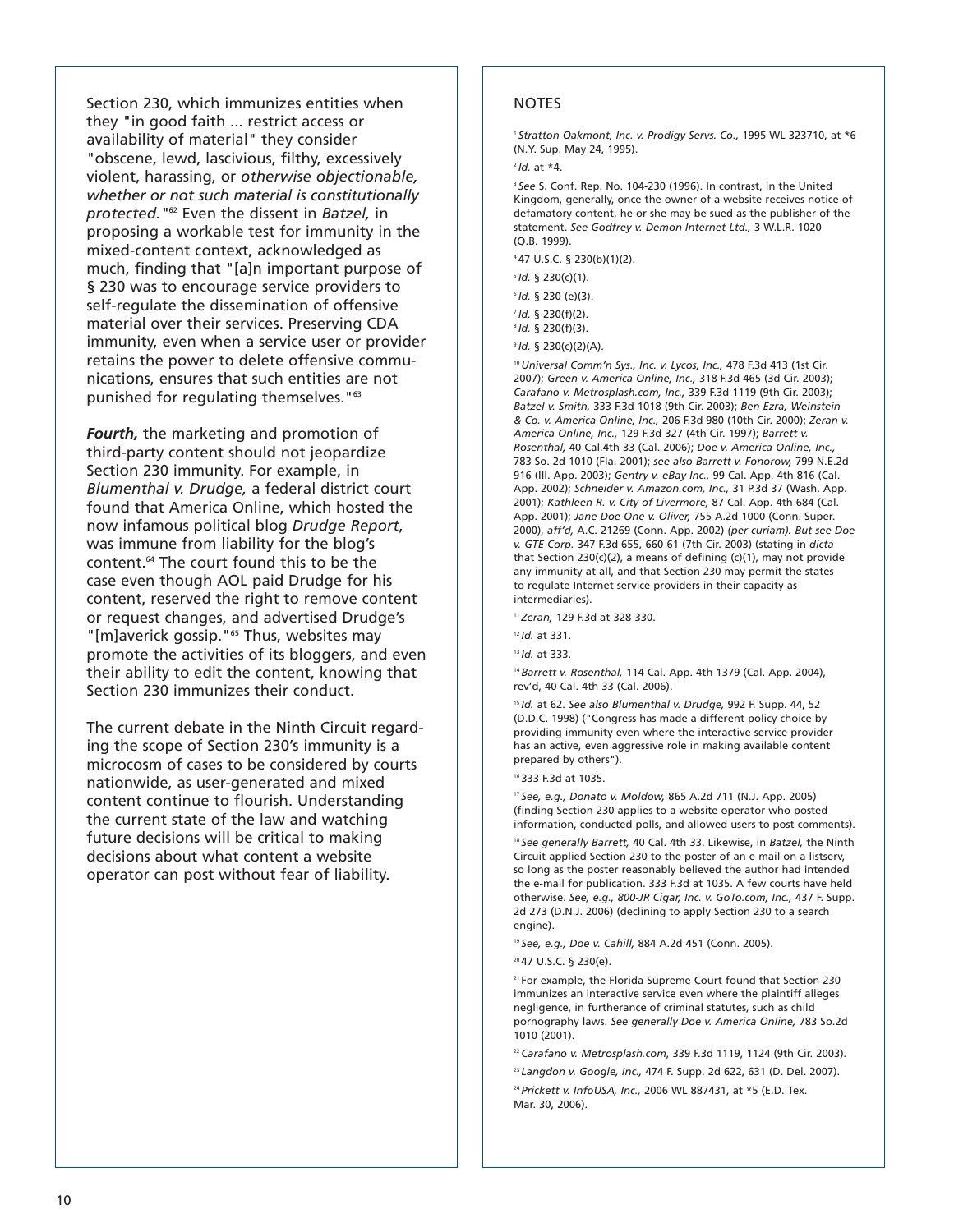<sup>25</sup>*Corbis Corp. v. Amazon.com,* 351 F. Supp. 2d 1090, 1118 (W.D. Wash. 2004).

<sup>26</sup>*Donato v. Moldow,* 865 A.2d at 719-20.

<sup>27</sup> A few courts, seemingly result-oriented, have found Section 230 immunity may be unavailable. *Whitney Info. Network, Inc. v. Xcentric Ventures, LLC,* 199 Fed.Appx. 738, 744 (11th Cir. Aug. 1, 2006) (where a website operator submitted affidavits that it generally did not alter or post consumer complaints on its website, affidavits were insufficient to demonstrate the operator was not a content provider under Section 230); *Doctor's Assocs., Inc. v. QIP Holders, LLC,* 2007 WL 1186026, at \*2 n.3 (D. Conn. Apr. 19, 2007) (finding that defendant Quizno's might be content provider under Section 230 if it helped authors of commercials use plaintiff Subway's mark); *Anthony v. Yahoo!,* 521 F. Supp. 2d 1257, 1263 (N.D. Cal. 2006) (court refused to dismiss case on Section 230 basis where plaintiff alleged defendant had presented outdated profiles to its online dating service and created some of the content at issue); *Teva Pharm. USA Inc. v. Stop Huntingdon Animal Cruelty USA,* 2005 WL 1010454, at \*11 (N.J. Super. Ct. Ch. Div. Apr. 1, 2005) (website that posted achievements of animal rights activists was not immune under Section 230 because it selected and revised postings and endorsed radical activities); *Hy Cite Corp. v. Badbusinessbureau.com,* 418 F. Supp. 2d 1142, 1151 (D. Ariz. 2005) (where defendant operated website allowing consumers to post complaints about companies, and forced companies to pay money to remove posts, fact that some content originated with website operator and that website operator solicited reports with promise that individuals might be compensated suggested defendants were "responsible … for the creation or development of information" submitted by third parties); *Loan Ctr. of California v. Krowne, No.* FCS029554 (Solano County Court July 27, 2007) (tentative ruling) (finding Section 230 may not immunize a website's characterization of a mortgage lender as "gone" in the title of a third-party post).

<sup>28</sup>*Batzel,* 333 F.3d at 1035.

- <sup>29</sup>*Id.* at 1021. <sup>30</sup>*Id.* at 1028. <sup>31</sup>*Id.* <sup>32</sup>*Id.* at 1031. <sup>33</sup>*Id.* <sup>34</sup>*Carafano,* 339 F.3d 1119. <sup>35</sup> *Id.* <sup>36</sup>*Id.* at 1125. <sup>37</sup>*Id.* at 1121. <sup>38</sup>*Id.* at 1123-24. <sup>39</sup>*Id.* at 1124. <sup>40</sup>*Id.* at 1125. <sup>41</sup>*E.g., Chicago Lawyers' Comm. for Civil Rights Under the Law, Inc. v. Craigslist, Inc.,* 461 F. Supp. 2d 681 (N.D. Ill. 2006). 42 --- F.3d ----, 2007 WL 1412650 (9th Cir. 2007). <sup>43</sup>*Id.* at \*1. <sup>44</sup>*Id.* <sup>45</sup>*Id.* <sup>46</sup>*Id.* <sup>47</sup>*Id.* at \*2-\*3 (citation omitted). <sup>48</sup>*Id.* at \*4-\*5. <sup>49</sup>*Id.* at \*6. <sup>50</sup>*Id.* at \*3. <sup>51</sup>*Id.* at \*4. <sup>52</sup>*Id.* at \*2. <sup>53</sup>*See* note 3 and accompanying text. 54 47 U.S.C. § 230(c)(2)(A).
- <sup>55</sup>*Batzel,* 333 F.3d at 1032.

56 It also casts doubt on the decision in *Craigslist, Inc.,* 461 F. Supp. 2d 681, where the court found Section 230 immunizes Craigslist from third-party postings violative of the Fair Housing Act.

<sup>57</sup>*Roommate.com,* 2007 WL 1412650, at \*4.

<sup>58</sup> *Id.* at \*5.

<sup>59</sup>*Carafano*, 339 F.3d at 1024-25.

<sup>60</sup>*See* note 3 and accompanying text.

61 2007 WL 1412650, at \*5-\*6.

 $62$  47 U.S.C. § 230(c)(2)(A) (emphasis added).

<sup>63</sup>*Batzel,* 333 F.3d at 1040 n.16 (citation omitted) (Gould, J., concurring in part, dissenting in part).

64 992 F.Supp. 44.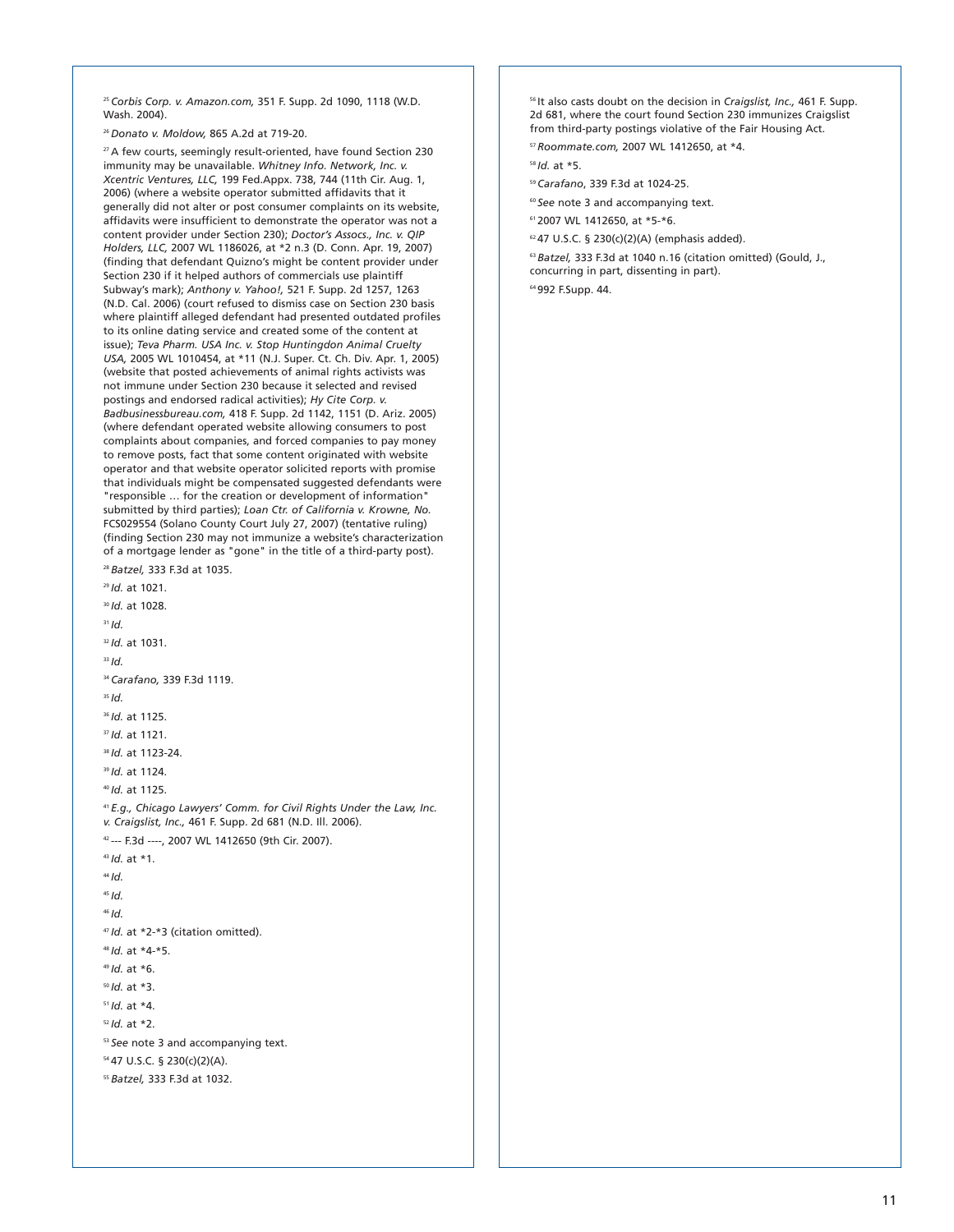## STAYING ANCHORED TO DMCA SAFE HARBORS IN TURBULENT TIMES

## **By Jennifer Small**

Section 512 of the Digital Millennium Copyright Act represents an important compromise between copyright holders and service providers. Pursuant to the safe harbors of Section 512, a service provider will not be liable for certain kinds of infringement committed by its users if the service provider complies with requirements enacted to ensure the service provider's reasonable cooperation with the copyright holder in the event of a dispute.

In order to uphold its end of the bargain, a service provider must, among other things:

- designate a single person to receive notices of infringement and keep such contact information updated;
- adopt, reasonably implement, and inform subscribers and account holders of a policy for terminating repeat infringers;
- accommodate and not interfere with standard technical measures used by copyright holders to identify or protect copyrighted works, such as employing encryption technology that makes it impossible for a copyright owner to ascertain which users are transferring which files;
- have no actual knowledge of infringement and be aware of no facts or circumstances from which infringing activity is apparent; and
- act expeditiously to remove the allegedly infringing material upon receiving notice of a claimed infringement.

For its part, a copyright holder must, among other things, send proper take-down notices which make clear the allegations at issue. Specifically, copyright notices must:

- identify the copyrighted work claimed to have been infringed, or, if multiple copyrighted works at a single online site are covered by a single notice, a representative list of such works at that site;
- $\blacksquare$  identify the material that is claimed to be infringing and provide information reasonably sufficient to permit the service provider to locate the material;
- provide the complainant's contact information;
- declare under penalty of perjury that the complainant has a good-faith belief that the use of the copyrighted material is not authorized by the copyright owner, its agent, or the law;
- declare under penalty of perjury that the information in the notice is accurate and that the complainant is the copyright owner or authorized to act on behalf of the copyright owner; and
- provide the complainant's physical or electronic signature.

Compliance with the above requirements is not just a matter of "best practices." Rather, such details are the key to gaining or piercing the immunity offered by the DMCA's safe harbors, and determining whether a company is liable in a high-stakes lawsuit. For example, in a recent multi-million dollar copyright suit against a popular user-generated-content website, the court explained, "[the defendant's] ultimate eligibility for 'safeharbor' protection depends on whether [the defendant] can prove that it satisfies elements common to all the safe harbor provisions…". *Tur v. YouTube Inc.,* 2007 U.S. Dist. Lexis 50254, at \*7 (C.D. Cal. June 20, 2007).

## **Ninth Circuit explains safe harbor requirements in** *Perfect 10, Inc. v. CCBill LLC*

Earlier this year, the Ninth Circuit published a noteworthy decision clarifying the internal procedures an online or Internet service provider must implement to avail itself of the DMCA safe harbors. *Perfect 10, Inc. v. CCBill LLC,* 481 F.3d 751 (9th Cir. 2007). The decision addressed a copyright dispute brought by Perfect 10, a publisher of adult photographs, against CCBill, a payment-processing service, and CaveCreek Wholesale Internet Exchange, a website-hosting service. Perfect 10 alleged that webmasters using the defendants' services had posted unauthorized Perfect 10 content on their websites. On a motion for summary judgment, the district court held that the defendants qualified for certain safe harbors under the DMCA. *Perfect 10, Inc. v. CCBill LLC,* 340 F. Supp. 2d 1077 (C.D. Cal. 2004). Both parties appealed. The Ninth Circuit affirmed in part and reversed in part, remanding some issues for further consideration.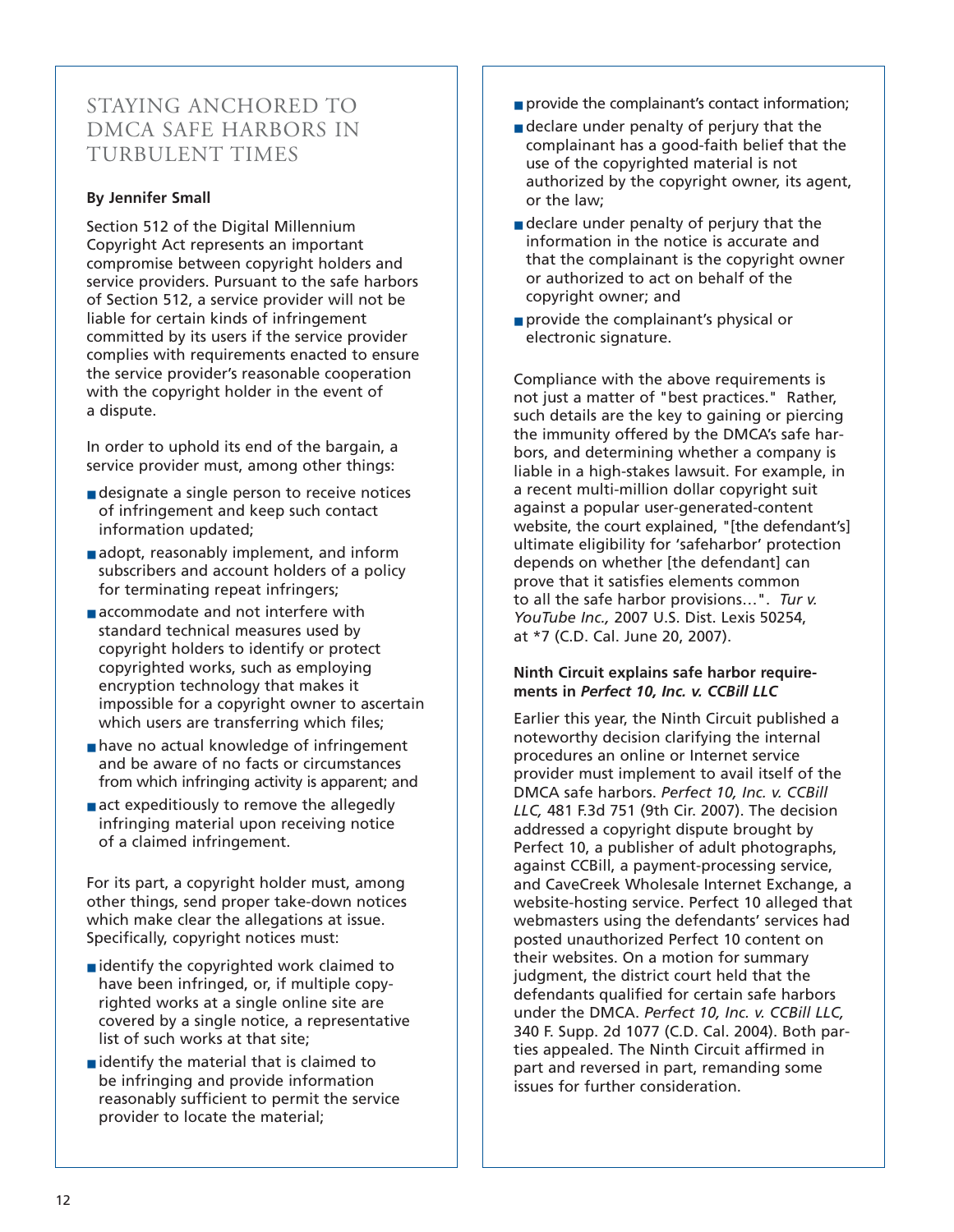The Ninth's Circuit decision in *CCBill,* discussed in more detail below, offers important lessons: (1) it provides further information about the requirements for duly implementing a repeatinfringer policy; (2) it holds that DMCA takedown notices must *individually* comply with the statute's notice requirements and that a service provider's receipt of a non-compliant notice does not trigger any take-down response; and (3) it offers further insight into what might constitute interference with "standard technical measures."

#### **Repeat-infringer policies**

To gain protection under the DMCA safe harbors, service providers must develop an internal policy to terminate accounts of users who have repeatedly infringed. Determining what is required under this provision has been the subject of some debate. The statute does not specify, for example, whether "repeat infringement" means repeat *alleged* infringement or repeat *adjudicated* infringement. It also does not specify whether repeat infringers can ever be rehabilitated such that they can once again join the ranks of subscribers and account holders. While these questions remain. *CCBill* offers some solace to would-be defendants by ruling that a repeat-infringer policy need not be perfectly implemented as long as the implementation is reasonable.

In *CCBill,* the defendants tracked alleged infringers by keeping a written log of such incidents. Perfect 10 asserted that the defendants' repeat infringer policies were not reasonably implemented because, in some cases, the defendants had neglected to record the name of the infringing webmaster in the corresponding column of the log. The Ninth Circuit, however, disagreed with Perfect 10's assertion, noting that the limited instances of not filling in all portions of the log did not indicate the service providers' policies were unreasonably implemented, where the blank information was limited to a single page and where discovery otherwise showed that the defendants properly tracked alleged infringers. The court thus held that the few blank fields in the logs did not present a triable issue of fact as to whether the defendants failed to implement their policies.

#### **Proper infringement notices**

The DMCA requires service providers to respond expeditiously to proper notices of infringement from copyright holders. It also requires the service provider to expeditiously remove content where the service provider has actual or constructive knowledge that the content is infringing. The relationship between these standards raised the question of whether an incomplete notice might ever constitute actual or constructive knowledge on the part of the service provider, requiring take down of the at-issue content, notwithstanding the fact that the notice was non-compliant. *CC Bill* answers this question in the negative.

In *CC Bill,* Perfect 10 asserted that the defendants failed to respond to alleged infringements after being placed on notice by Perfect 10. The court disagreed with this challenge, holding, as did the trial court, that Perfect 10's notices failed to substantially comply with the DMCA's notification requirements and thus raised no genuine issue of material fact as to whether the defendants reasonably responded to them or otherwise reasonably implemented a repeat-infringer policy based on such notices.

Perfect 10 purported to meet the notice requirements through a combination of three documents: (1) a 22,185 page document including pictures with URLs of Perfect 10 images that were allegedly posted on websites made available via the defendants' services; (2) a spreadsheet identifying the Perfect 10 models in the prior notice; and (3) interrogatory responses, signed under penalty of perjury, which incorporated by reference the aforementioned spreadsheet. Neither the first nor the second documents contained a statement under penalty of perjury. The court, therefore, held that Perfect 10's DMCA notices were deficient, reasoning:

> The DMCA requires a complainant to declare, under penalty of perjury, that he is authorized to represent the copyright holder and that he has a good-faith belief that the use is infringing. This requirement is not superfluous. Accusations of alleged infringement have drastic consequences. An accuser could have content removed entirely. If the content infringes, justice has been done. But if it does not, speech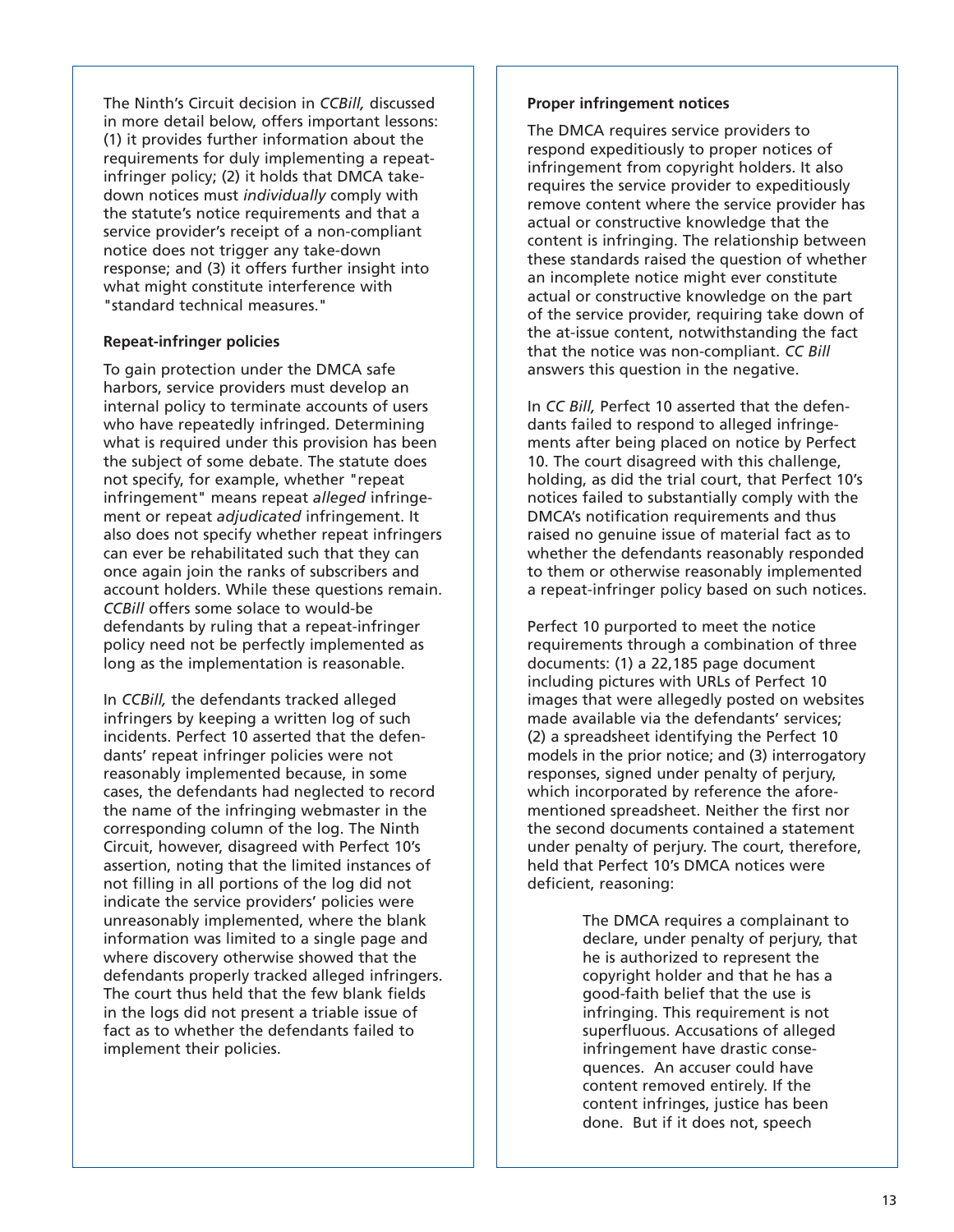protected under the First Amendment could be removed. We, therefore, do not require a service provider to start potentially invasive proceedings if the complainant is unwilling to state under penalty of perjury that he is an authorized representative of the copyright owner and that he has a good-faith belief that the material is unlicensed.

*Id.* at 761. Thus, because Perfect 10's notices of infringement lacked the requisite declarations under penalty of perjury, it could not use such notices to create an inference that the defendants failed to reasonably implement their repeat-infringer policies.

A service provider will fall outside the DMCA safe harbors if it has constructive or actual notice but fails to take action against infringing activity. The Ninth Circuit held, however, that such red-flag notice excludes instances where domain names or other information associated with a website create merely a vague indication of illegal activity, where such domain names could be the result of marketing hype rather than actual infringement. Thus, the fact that the defendants in *CCBill* provided services to websites with URLs such as "illegal.net" and "stolencelebritypics.com" failed to create a red flag to which the service providers were obligated to respond.

## **Interference with "standard technical measures"**

The *CCBill* court also addressed, for the first time, whether blocking access to websites constitutes interference with "standard technical measures" in violation of section 512(i)(1)(B), which prohibits a service provider that interferes with "standard technical measures" from benefitting from the safe harbors. Perfect10 argued that CCBill did not qualify for any safe harbor because it interfered with "standard technical measures" by blocking Perfect10's access to its affiliated websites. The defendants asserted that accessing websites was not a standard technical measure under section 512(i)(1)(B) because it was not "developed pursuant to a broad consensus of copyright owners and service providers in an open, fair, voluntary, multiindustry standards process." *Id.* at 764 (citing § 512(i)(2)(A)). They also asserted that, because Perfect 10 had previously reversed charges for subscriptions, such measures unfairly imposed

a substantial cost on the defendants. In light of the aforementioned disputed issues of fact, the court remanded the issue to the district court to determine whether the defendants' refusal to process Perfect 10's transactions constituted a "standard technical measure," thus removing defendants from eligibility for the DMCA safe harbors.

## **DMCA practice points**

The following practice points can be extracted from the *CCBill* decision:

- DMCA compliance requires, among other things, that a service provider maintain appropriate internal procedures which document DMCA notices and other instances of infringement that may come to a service provider's attention. A service provider, however, has some latitude as to the kind of internal procedures that are implemented. It may be sufficient for a service provider to maintain copies of all DMCA take-down notices it has received, presuming, however, that the service provider is able to track instances where a subscriber or account holder has infringed repeatedly and otherwise properly implement a repeatinfringer policy.
- Entities enforcing copyrights under the DMCA should ensure that their take-down notices are DMCA-compliant and that the notices contain declarations under penalty of perjury that: (a) the entity has a good-faith belief that the material is being infringed; and (b) the information in the notice is accurate and the entity is either the copyright owner or authorized to act on behalf of the copyright owner.
- Entities enforcing copyrights under the DMCA should ensure that each individual notice complies with all of the DMCA's notice requirements. They should not assume that separate notices regarding the same alleged infringement can cumulatively meet the DMCA's notice requirements.
- Notwithstanding the fact that compliance with DMCA requirements need not be perfect, it still must be substantial. *CCBill* does not, for example, overturn *Ellison's* requirement that a service provider maintain updated contact information for receiving infringement notices. *Ellison v. Robertson,* 357 F.3d 1072 (9th Cir. 2004). Thus, service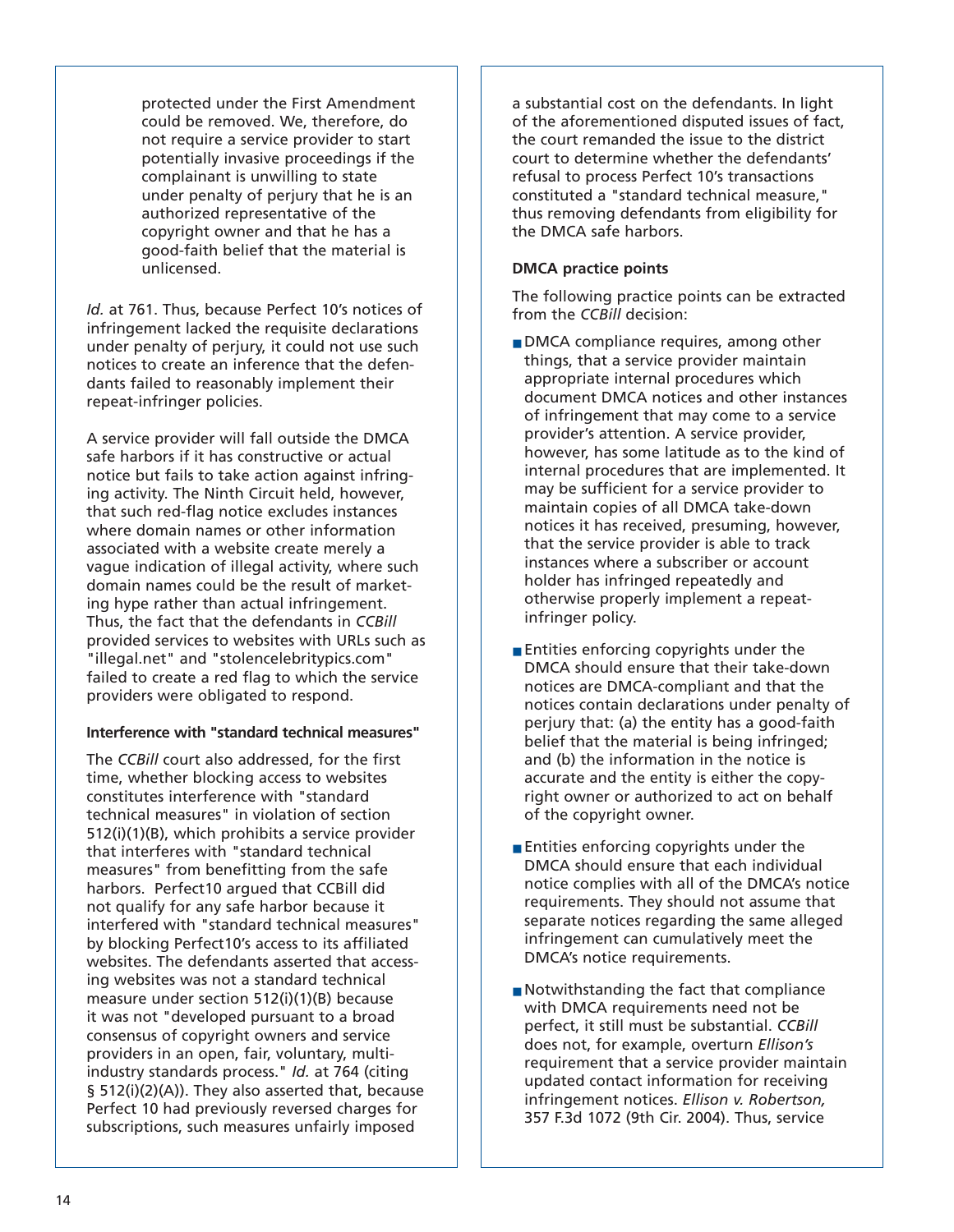providers should continue to regularly evaluate and monitor their internal DMCA procedures to ensure that their procedures are in compliance with the DMCA.

■ While *CCBill* held, on its facts, that suggestive URLs alone are not enough to create a red flag warranting expeditious action pursuant to a reasonably implemented repeat-infringer policy, this holding underscores the continuing tension between the DMCA safe harbors and the Supreme Court's decision in *Metro-Goldwyn-Mayer Studios, Inc. v. Grokster,* 545 U.S. 913 (2005). *Grokster* created what many believe to be a new kind of secondary liability for online service providers by ruling that "one who distributes a device with the object of promoting its use to infringe copyright, as shown by clear expression or other affirmative steps taken to foster infringement, is liable for the resulting acts of infringement by third parties." *Id.* at 919. While suggestive URLs alone might not constitute sufficient notice to mandate action under a repeat-infringer policy, they could provide support that a service provider is distributing its service or corresponding software with the intent of promoting infringement.

# FIRST AMENDMENT LAW SERVICES AT DAVIS WRIGHT TREMAINE

The attorneys in Davis Wright Tremaine's national media practice are recognized as some of the best First Amendment lawyers in America. We assist broadcasters, publishers and journalists in all aspects of media law, including pre-publication review, access to courtrooms and public records, newsroom subpoenas, and defamation and invasion of privacy defense.

As part of the firm's Communications, Media and Information Technologies Department, we provide counseling, regulatory, business and litigation services for national and regional clients in the telecommunications, entertainment and computer industries as well as First Amendment and intellectual property counseling for advertisers nationwide.

For more information on DWT's Communications, Media and Information Technologies Department, contact your DWT attorney at any of our offices or call us on our toll-free client line at: **(877) 398-8415.**

## ABOUT THE AUTHORS

**Robert Corn-Revere** is a partner in DWT's Washington D.C. office. His practice includes advising clients on First Amendment and Internetrelated issues, and FCC regulatory matters. Among other things, Bob has served as counsel in litigation involving the Communications Decency Act, the Child Online Protection Act, Internet content filtering in public libraries, public broadcasting regulations and export controls on encryption software.

*Bob* can be contacted at (202) 973-4225 or bobcornrevere@dwt.com.

**Ronald London** is of counsel in DWT's Washington D.C. office. He represents clients regarding cable, teleservices, telecommunications, Internet, and broadcaster matters before the FCC, FTC, and state and federal courts, focusing on First Amendment, content and privacy issues. He also provides counsel and strategic advice on a broad range of litigation, administrative and legislative matters related to communications, the media, and the provision of wireline and wireless telecommunications services.

*Ronald* can be contacted at (202) 973-4235 or ronnielondon@dwt.com.

**Thomas R. Burke** is a partner in DWT's San Francisco office. His practice involves both traditional media law and Internet-related legal issues. He regularly represents newspaper and magazine publishers, networks, studios, authors, journalists and Internet publishers in libel, privacy, right of publicity, reporters' privilege, marketing and intellectual property matters.

*Tom* can be contacted at (415) 276-6552 or thomasburke@dwt.com.

**Ambika Doran** is an associate in DWT's Seattle office. She represents media and other clients on matters concerning the First Amendment, including defamation, open records, and privacy claims, as well as Internet liability, including domain name disputes and immunity under the Communications Decency Act. Ambika has also advised clients on copyright and trademark infringement issues.

*Ambika* can be contacted at (206) 757-8030 or ambikadoran@dwt.com.

**Jennifer Small** is an associate in DWT's Seattle office. Her practice concentrates on intellectual property counseling as well as content and technology licensing and transfer.

*Jennifer* can be reached at (206) 757-8146 or at jennifersmall@dwt.com